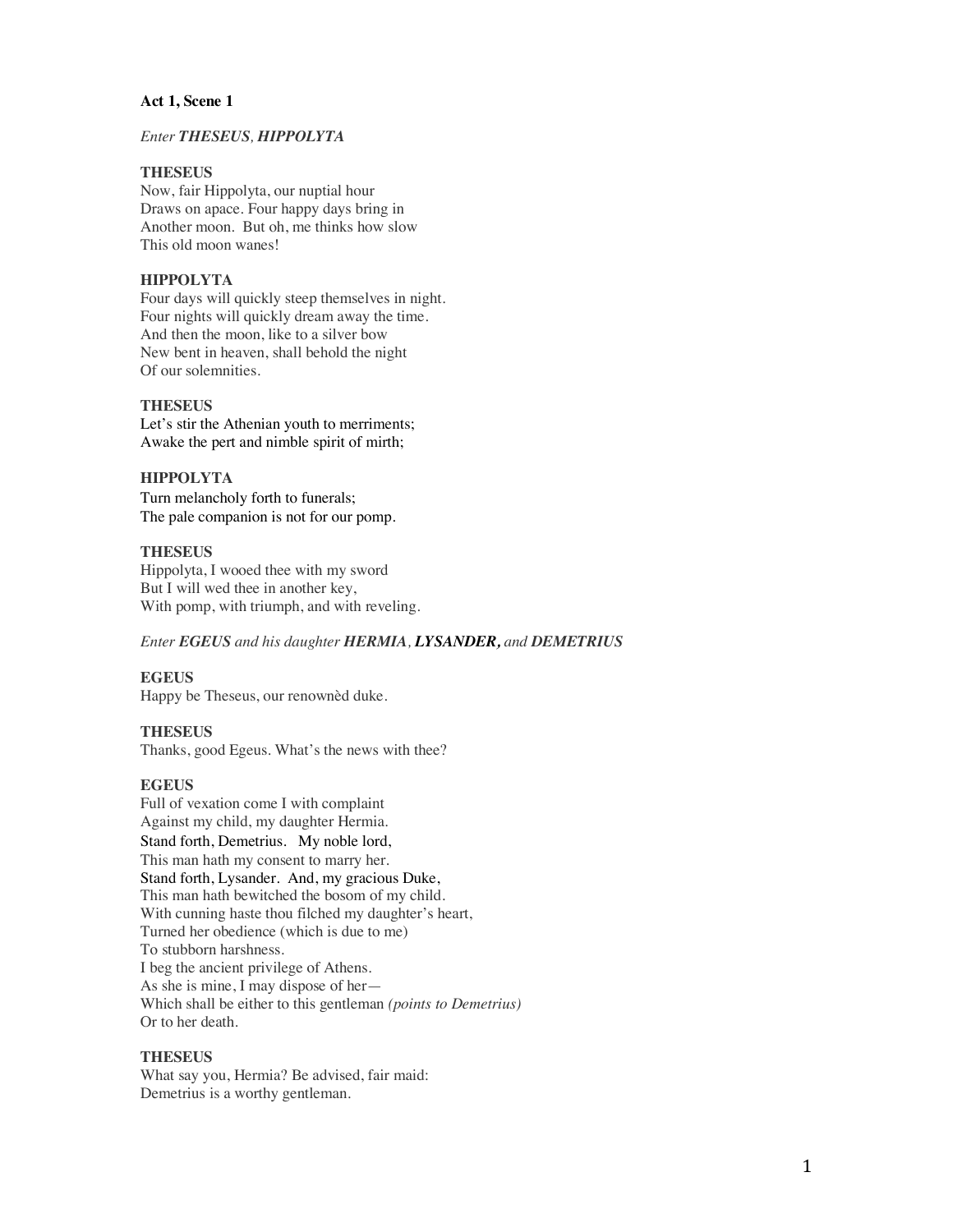**HERMIA** So is Lysander.

### **THESEUS**

In himself he is; But in this kind, wanting your father's voice, The other must be held the worthier.

### **HERMIA**

I would my father looked but with my eyes.

### **THESEUS**

Rather your eyes must with her judgment look.

## **HERMIA**

But I beseech your grace that I may know The worst that may befall me in this case, If I refuse to wed Demetrius.

### **THESEUS**

Either to die the death, or to abjure Forever the society of men. You can endure the livery of a nun, To live a barren sister all your life.

### **HIPPOLYTA**

Take time to pause, and by the next new moon Upon that day either prepare to die For disobedience to your father's will, Or else to wed Demetrius.

### **DEMETRIUS**

Relent, sweet Hermia—And, Lysander, yield Thy crazèd title to my certain right.

## **LYSANDER**

You have her father's love, Demetrius. Let me have Hermia's. Do you marry her.

## **EGEUS**

Scornful Lysander! True, he hath my love And what is mine my love shall render him. And she is mine, and all my right of her I do estate unto Demetrius.

### **LYSANDER**

I am beloved of beauteous Hermia. *(To Theseus)* Demetrius made vows to Helena, And won her soul. And she, sweet lady, dotes, Devoutly dotes, dotes in idolatry, Upon this spotted and inconstant man.

### **THESEUS**

Demetrius, come. And come, Egeus. For you, fair Hermia, Fit your fancies to your father's will, Or else the law of Athens yields you up To death, or to a vow of single life. *Exit THESEUS, and HIPPOLYTA, and EGEUS, and DEMETRIUS*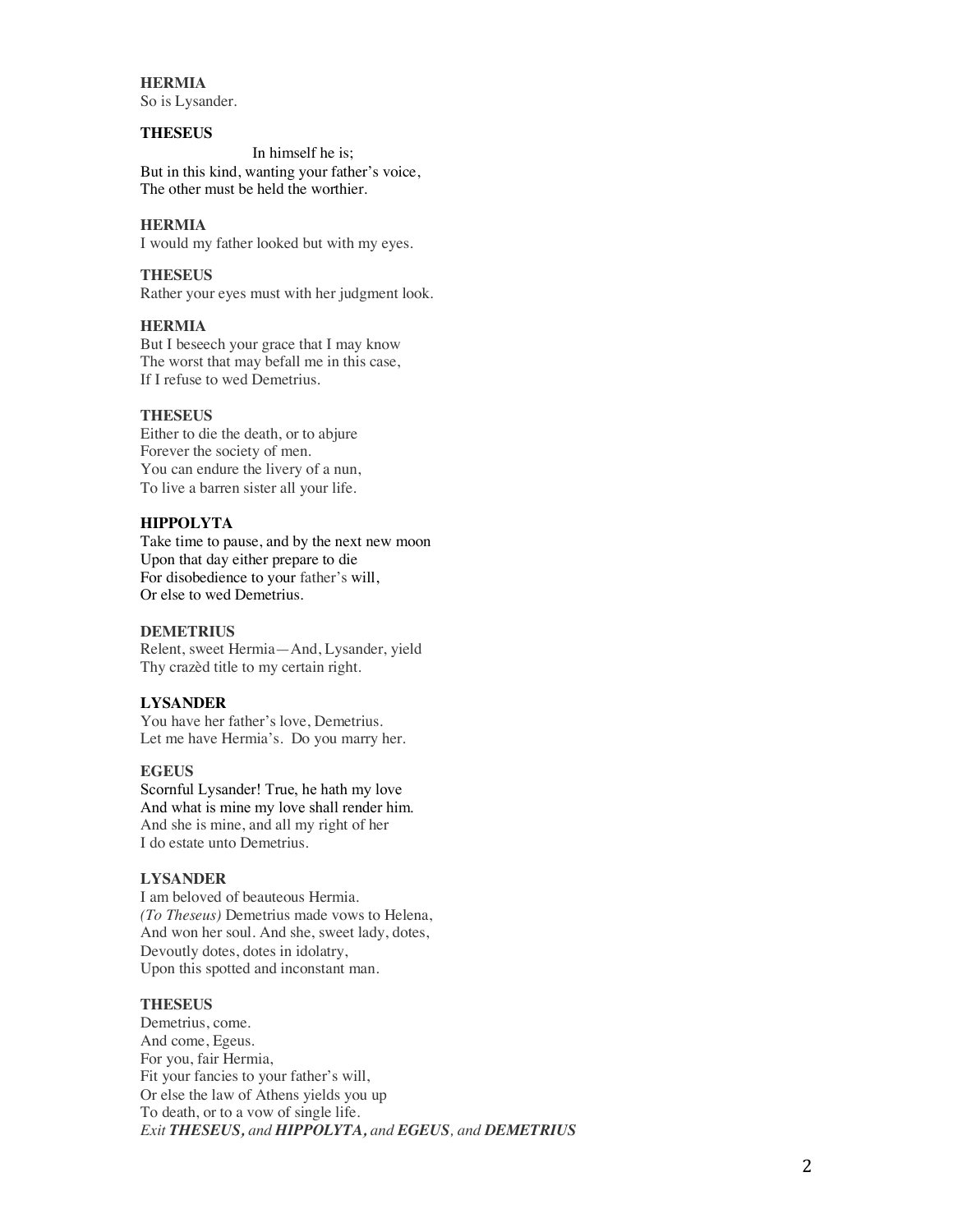### **LYSANDER**

How now, my love? Why is your cheek so pale? The course of true love never did run smooth.

## **HERMIA**

O hell, to choose love by another's eyes!

### **LYSANDER**

Hear me, Hermia. I have a widow aunt, she hath no child. From Athens is her house remote seven leagues. There, gentle Hermia, may I marry thee. And to that place the sharp Athenian law Cannot pursue us. Steal forth thy father's house tomorrow night. And in the wood, a league without the town — There will I stay for thee.

### **HERMIA**

My good Lysander! I swear to thee by Cupid's strongest bow, By all the vows that ever men have broke (In number more than ever women spoke) , In that same place thou hast appointed me, Tomorrow truly will I meet with thee.

## **LYSANDER**

Keep promise, love. Look, here comes Helena.

### *Enter HELENA*

**HERMI A** Godspeed, fair Helena! Whither away?

### **HELENA**

Call you me "fair"? That "fair" again unsay. Demetrius loves your fair. Oh happy fair! Sickness is catching. Oh, were favor so, Yours would I catch, fair Hermia, ere I go. My ear should catch your voice, my eye your eye. My tongue should catch your tongue's sweet melody. O, teach me how you look and with what art You sway the motion of Demetrius' heart.

### **HERMIA**

I frown upon him, yet he loves me still.

### **HELENA**

Oh, that your frowns would teach my smiles such skill!

## **HERMIA**

I give him curses, yet he gives me love.

## **HELENA**

Oh, that my prayers could such affection move!

### **HERMIA**

The more I hate, the more he follows me.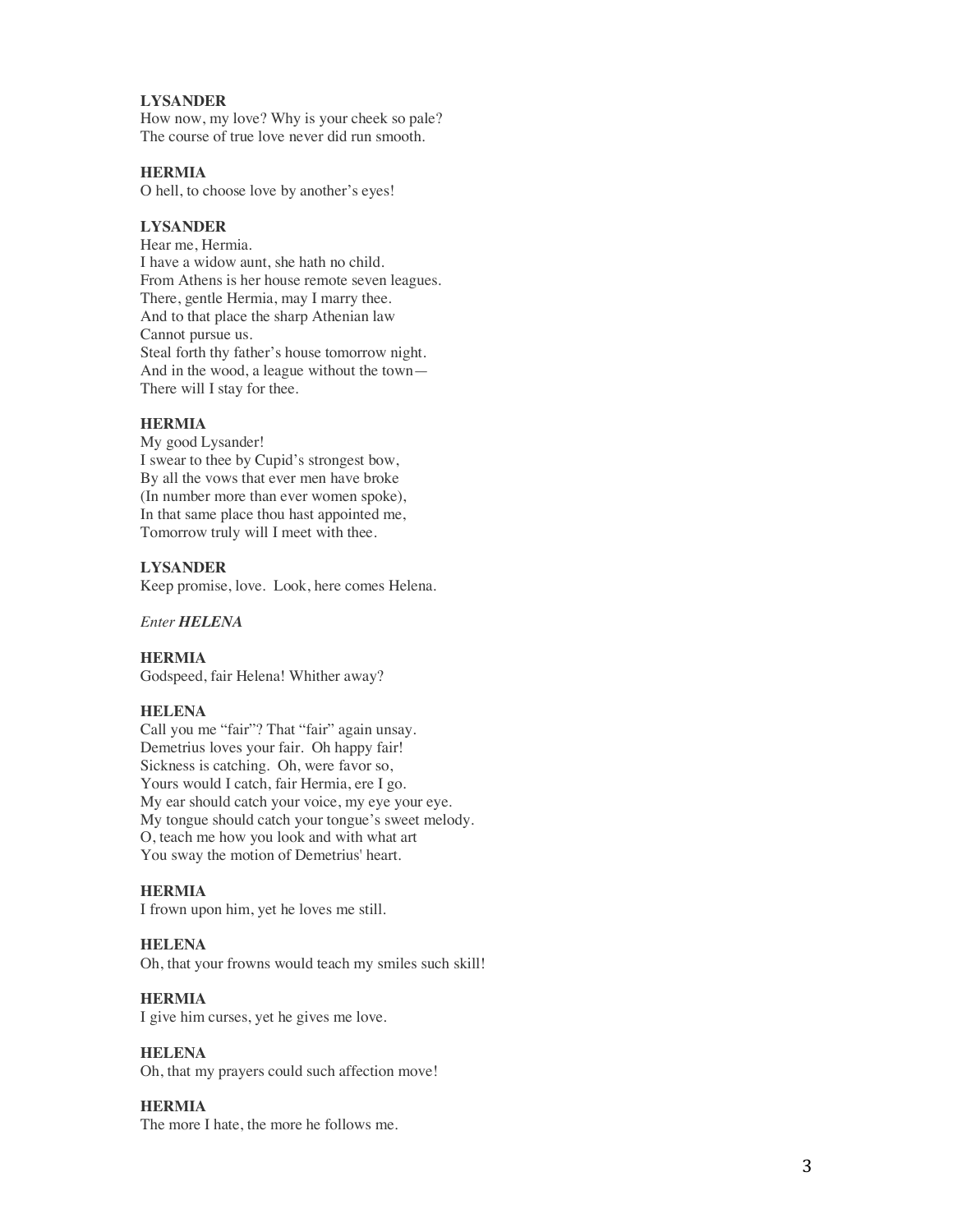## **HELENA**

The more I love, the more he hateth me.

### **HERMIA**

Take comfort. He no more shall see my face. Lysander and myself will fly this place.

## **LYSANDER**

Helen, to you our minds we will unfold. Tomorrow night when Phoebe doth behold A time that lovers' flights doth still conceal, Through Athens' gates have we devised to steal.

### **HERMIA**

And thence from Athens turn away our eyes To seek new friends and stranger companies. Farewell, sweet playfellow. Pray thou for us. And good luck grant thee thy Demetrius!

### *Exit HERMIA*

## **LYSANDER**

Helena, adieu. As you on him, Demetrius dote on you!

## *Exit LYSANDER*

### **HELENA**

How happy some o'er other some can be! Through Athens I am thought as fair as she. But what of that? Demetrius thinks not so. He will not know what all but he do know. Things base and vile, holding no quantity, Love can transpose to form and dignity. And therefore is Love said to be a child, Because in choice he is so oft bequiled. For ere Demetrius looked on Hermia's eyne, He hailed down oaths that he was only mine. And when this hail some heat from Hermia felt, So he dissolved, and showers of oaths did melt. I will go tell him of fair Hermia's flight. Then to the wood will he tomorrow night Pursue her. But herein mean I enrich my pain, To have his sight thither and back again.

*Exit HELENA*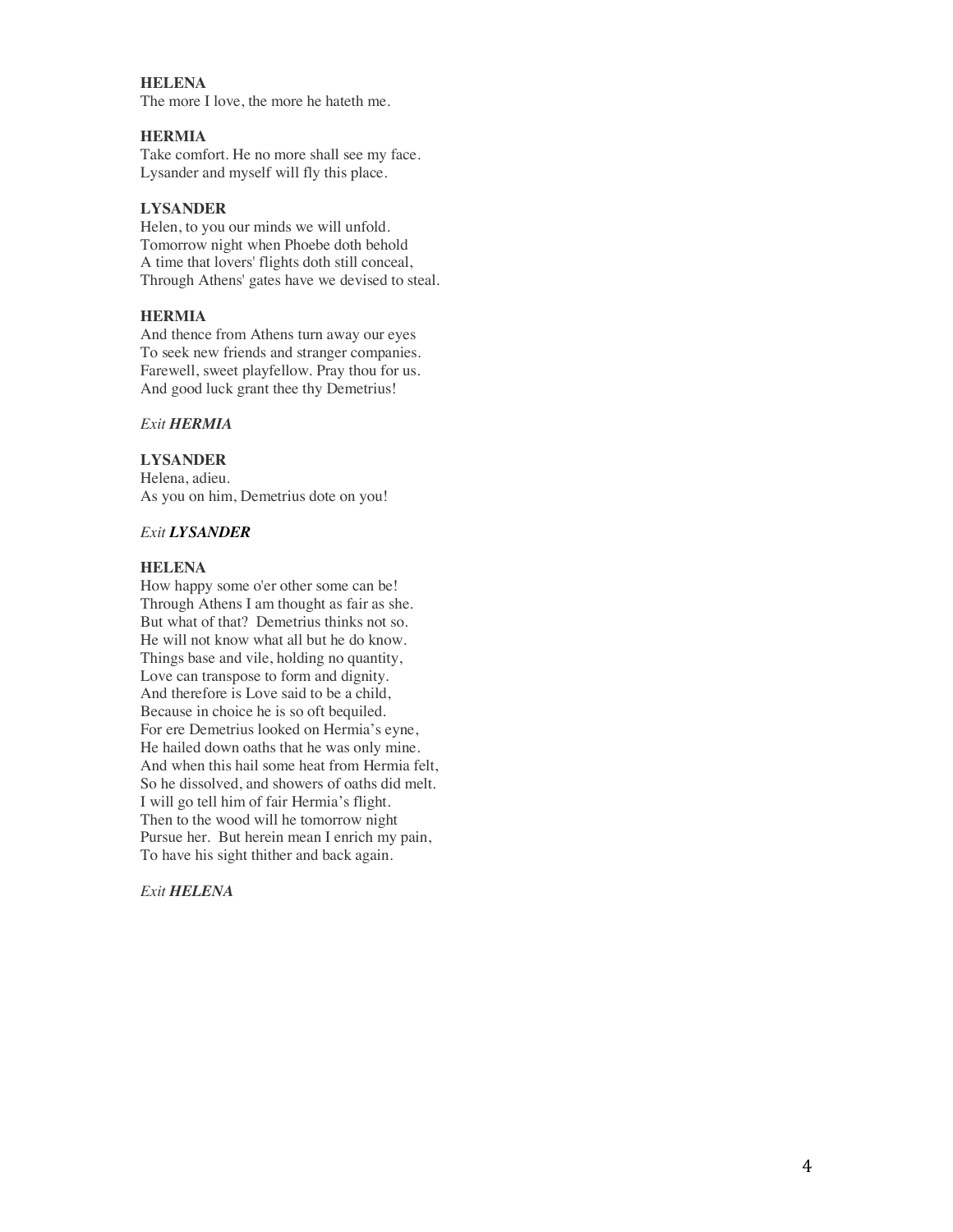## **ACT 1, SCENE 2**

*Enter the RUDE MECHANICALS: QUINCE the carpenter, SNUG the joiner, BOTTOM the weaver, FLUTE the bellows-mender, SNOUT the tinker.*

**QUINCE** Is all our company here?

**BOTTOM**

Good Peter Quince, say what the play treats on, then read the names of the actors.

**QUINCE** Right. Our play is the most lamentable Comedy, *Death of Pyramus and Thisbe*.

**BOTTOM** A very good piece of work, I assure you.

**QUINCE** Answer as I call you. Nick Bottom, the Weaver?

**BOTTOM** Ready. Name what part I am for.

**QUINCE** You, Nick Bottom, are set down for Pyramus.

**BOTTOM** What is Pyramus? A lover or a tyrant?

**QUINCE** A lover that kills himself, most gallant, for love.

**BOTTOM** That will ask some tears in performing it. I will move storms.

**QUINCE** Francis Flute, the Bellows-mender?

**FLUTE** Here, Peter Quince.

**QUINCE** Flute, you must take Thisbe on you.

**FLUTE** What is Thisbe? A wandering knight?

**QUINCE** It is the lady that Pyramus must love.

**FLUTE** Nay, let me not play a woman. I have a beard coming.

**QUINCE** You shall play it in a wig, and speak small.

**BOTTOM** Let me play Thisbe too! I'll speak in a monstrous little voice: "Ah, Pyramus, my lover dear!"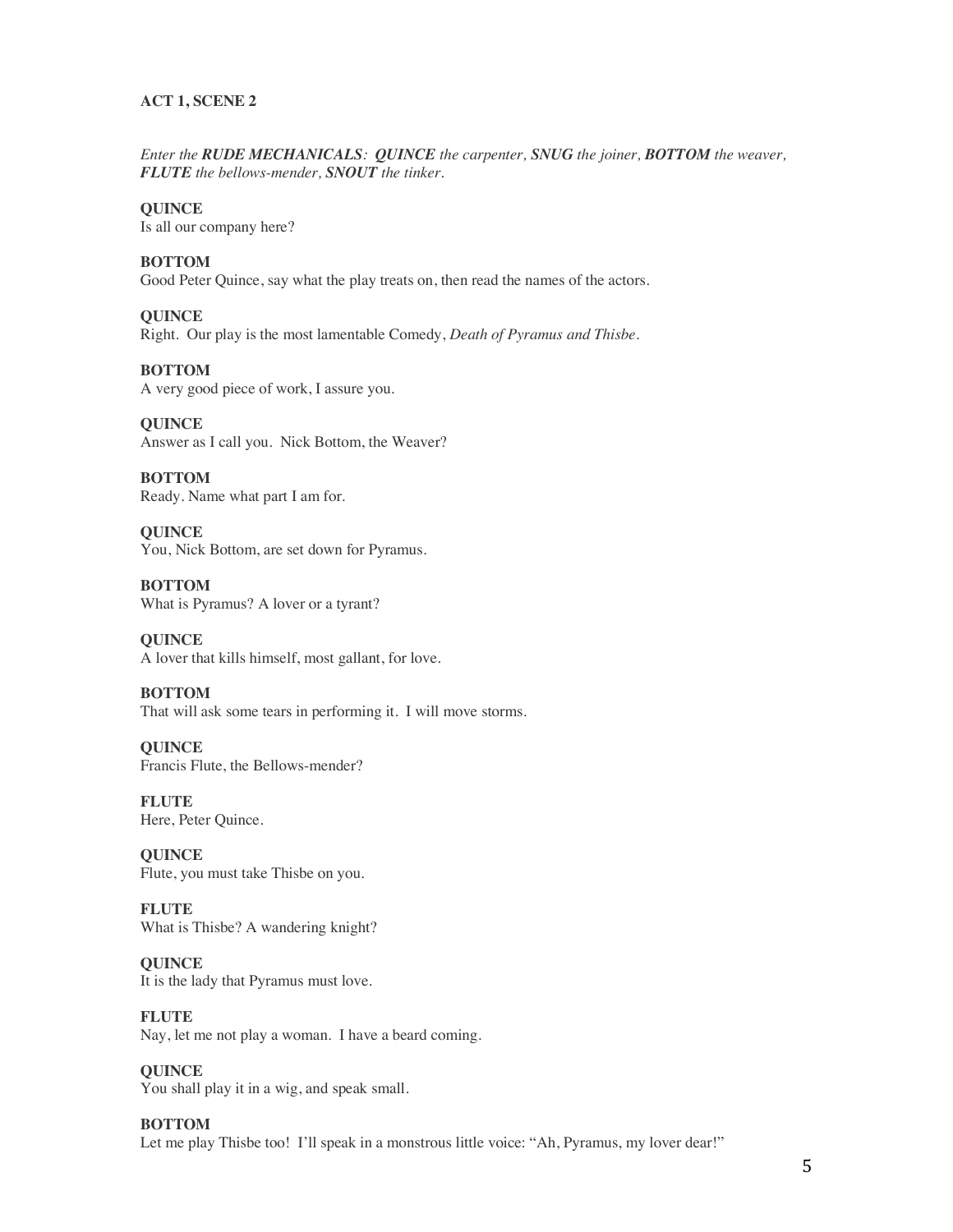**QUINCE** No, no. You must play Pyramus. And Flute, you Thisbe.

**BOTTOM** Well, proceed.

**QUINCE** Tom Snout, the tinker.

**SNOUT** Here, Peter Quince.

## **QUINCE**

Snout, you, the Prop Mak'r: Snug, the Joiner, you, the lion's part: And I hope here is a play fitted.

## **SNUG**

Have you the lion's part written? I pray you, give it me, for I am slow of study.

## **QUINCE**

It is nothing but roaring.

## **BOTTOM**

Let me play the lion too. I will roar, and make the duke say, "Let him roar again."

## **SNOUT**

You would fright the duchess and the ladies, that they would shriek enough to hang us all.

## **FLUTE & SNUG**

They would hang us, every mother's son.

## **QUINCE**

Pyramus, he is a most lovely, gentlemanlike man. Therefore you must play Pyramus.

## **BOTTOM**

Well, I will undertake it.

## **QUINCE**

Masters, here are your parts. I desire you con them by t'morrow night and meet in the palace wood, by moonlight. There will we rehearse. I pray, fail me not.

## **BOTTOM**

There we may rehearse. Be perfect. Adieu.

*Exit All*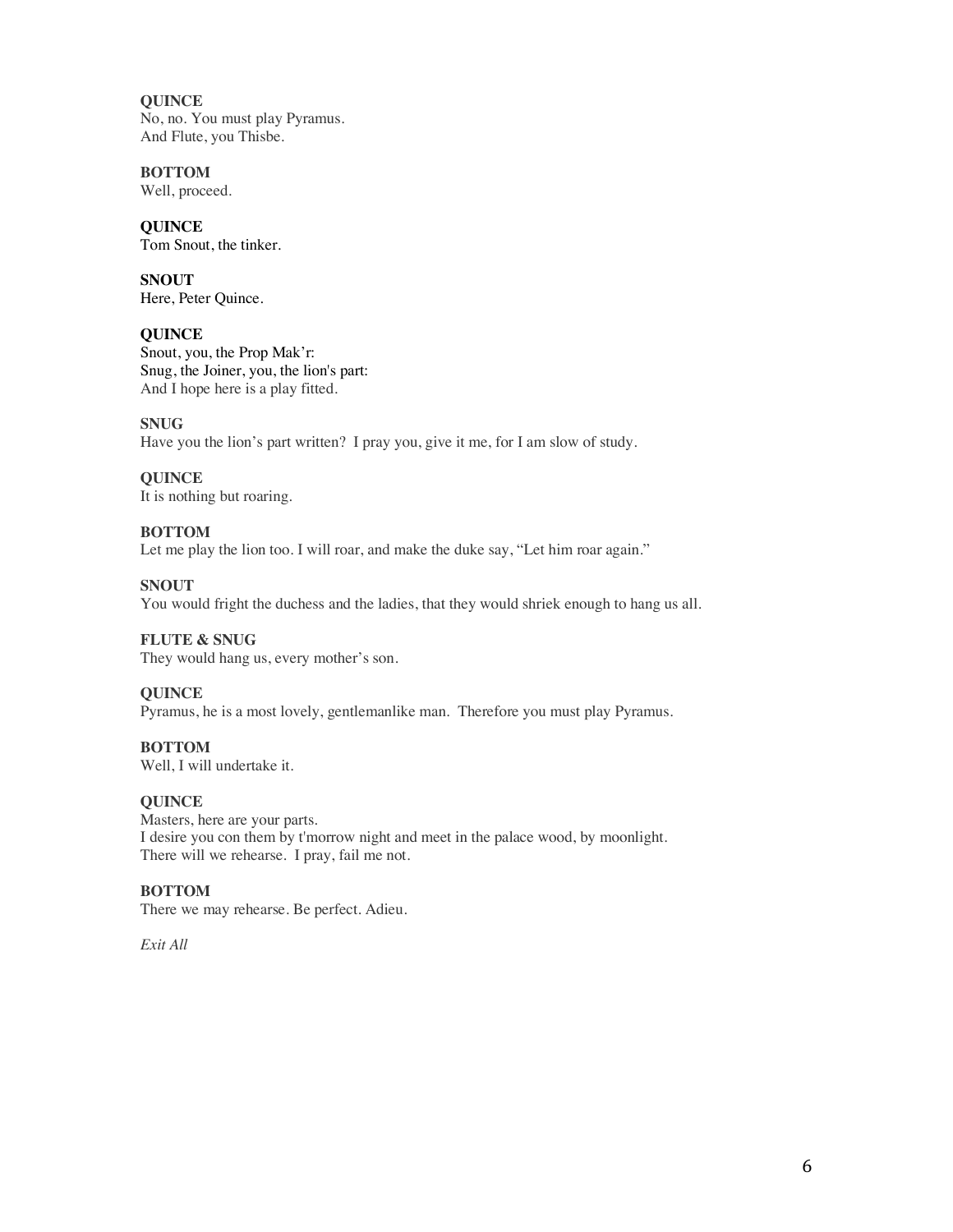## **ACT 2, SCENE 1**

*Enter FAIRIES at one side and PUCK at the other* 

## **PUCK**

How now, spirits? Whither wander you?

## **FAIRIES**

We do serve the fairy queen to dew her orbs upon the green. We seek some dewdrops. We'll be gone – Our queen and elves come here anon.

### **PUCK**

The king doth keep his revels here tonight. Take heed the queen come not within his sight, Because she stole a sweet boy changeling That jealous Oberon wants at his wing.

### **PEASEBLOSSOM & COBWEB**

You are that shrewd and knavish Puck - You do one's work, and they shall have good luck. Are not you he?

## **PUCK**

Thou speak'st it aright. I am that merry wanderer of the night. But, room, fairies! Here comes Oberon.

#### **FAIRIES**

And here our mistress!

*Enter OBERON, from one side and TITANIA, the Queen, from the other*

## **OBERON**

Ill met by moonlight, proud Titania.

### **TITANIA**

What, jealous Oberon? Fairies, skip hence. I have forsworn his company.

#### **OBERON**

Tarry, rash wanton. Am not I thy lord?

## **TITANIA**

Then I must be thy lady. Why art thou here? But that, your Amazon, your warrior love, To Theseus must be wedded.

#### **OBERON**

How canst thou thus for shame, Titania, Knowing I know thy love to Theseus?

### **TITANIA**

These are the forgeries of jealousy. And never, since the middle summer's spring, Met we on hill, in dale, forest or mead, To dance our ringlets to the whistling wind, But with thy brawls thou hast disturbed our sport.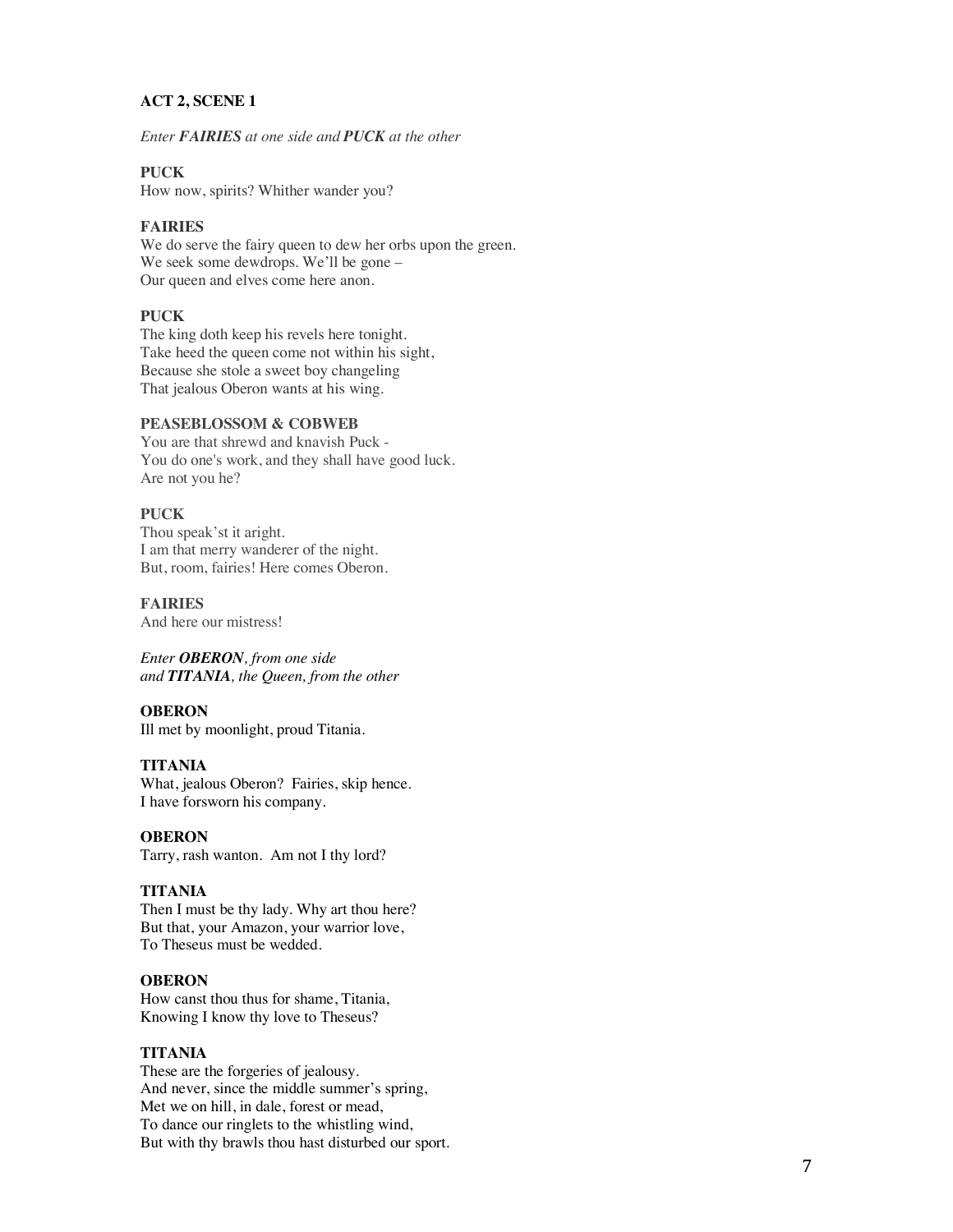### **FAIRIES 1**

Therefore the winds, piping to us in vain As in revenge, have sucked up from the sea Contagious fogs, which falling in the lan d Have every pelting river made so proud That they have overborne their continents.

### **FAIRIES 2**

And thorough this distemperature we see The seasons alter. The Spring, the Summer, The childing Autumn, angry Winter change Their wonted liveries, and the mazèd world, Now knows not which is which.

### **TITANIA**

And this same progeny of evils comes From our debate, from our dissension. We are their parents, and original.

### **OBERON**

Do you amend it then? It lies in you. Why should Titania cross her Oberon? I do but beg a little changeling boy, To be my henchman.

### **TITANIA**

Set your heart at rest. The Fairyland buys not the child of me. His mother was a votaress of my order. But she, being mortal, of that boy did die. And for her sake do I rear up her boy, And for her sake I will not part with him.

### **OBERON**

How long within this wood intend you stay?

### **TITANIA**

Perchance till after Theseus' wedding day.

### **OBERON**

Give me that boy and I will go with thee.

**TITANIA** Not for thy fairy kingdom —Fairies, away!

### *Exit TITANIA and FAIRIES*

### **OBERON**

Well, go thy way. *(to PUCK)* My gentle Puck, come hither. I once beheld a little western flower . The juice of it on sleeping eyelids laid Will make or man or woman madly dote Upon the next live creature that it sees. Fetch me this flower, and be thou here again .

## **PUCK**

I'll put a girdle round about the Earth In forty minutes. *Exit PUCK*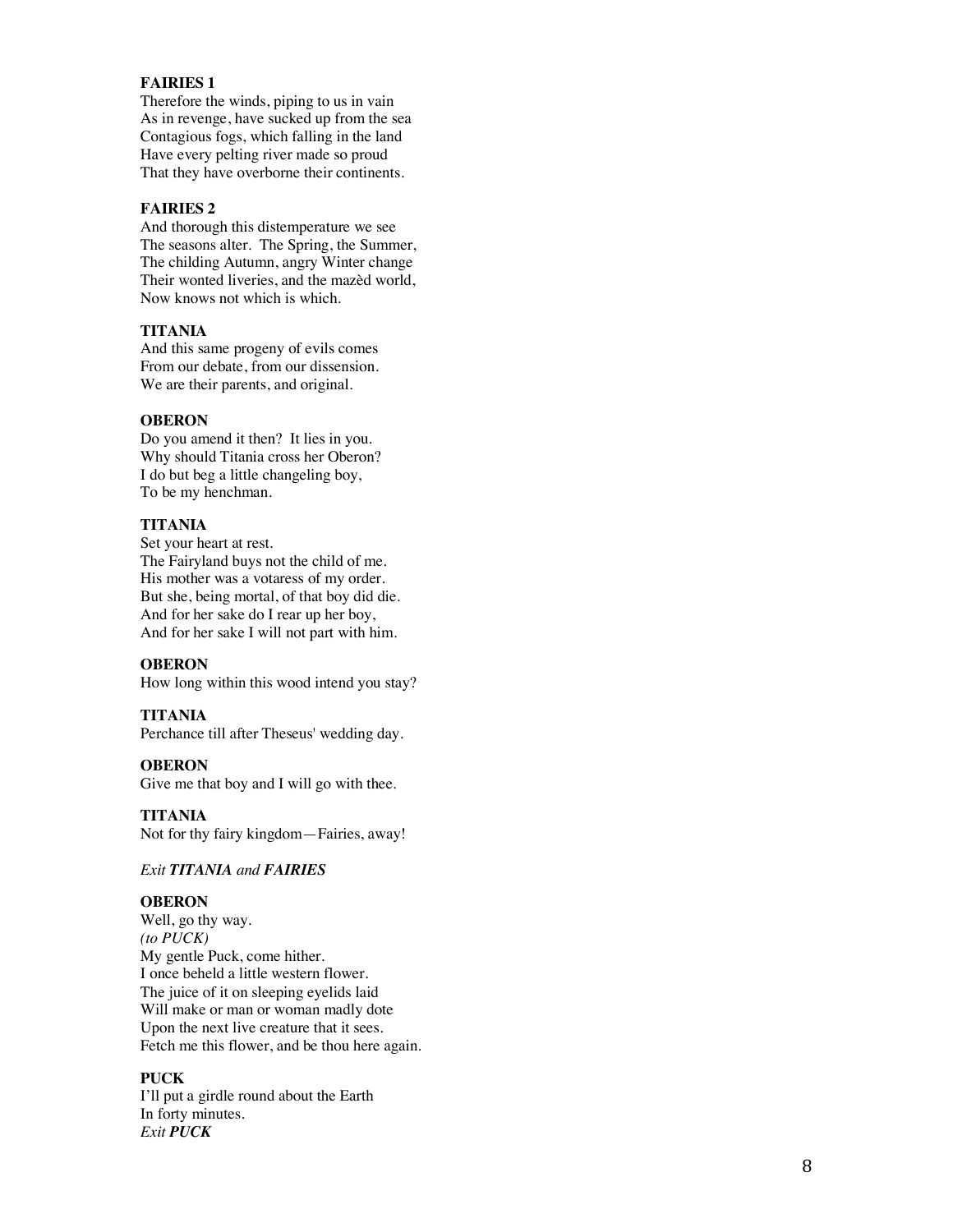## **OBERON**

Having once this juice, I'll drop the nectar in Titania's eyes. The next thing then she waking looks upon She shall pursue it with the soul of love. *(Hears someone coming)* But who comes here? I am invisible.

## *Enter DEMETRIUS, followed by HELENA*

## **DEMETRIUS**

I love thee not, therefore pursue me not. Where is Lysander and fair Hermia? Thou told'st me they were stol'n unto this wood. Hence, get thee gone, and follow me no more.

#### **HELENA**

You draw me, you hard -hearted adamant.

### **DEMETRIUS**

But do I not in plainest truth tell you That I do not, nor I cannot, love you?

#### **HELENA**

And even for that do I love you the more.

#### **DEMETRIUS**

Tempt not too much the hatred of my spirit. For I am sick when I do look on thee.

### **HELENA**

And I am sick when I look not on you.

### **DEMETRIUS**

Let me go. Or I shall do thee mischief in the wood.

### *Exit DEMETRIUS*

#### **HELENA**

We cannot fight for love as men may do. We should be wooed and were not made to woo. I'll follow thee and make a heaven of hell, To die upon the hand I love so well.

## *Exit HELENA*

# **OBERON**

Fare thee well, nymph. Ere he shall seek thy love.

*Enter PUCK* 

Hast thou the flower there?

## **PUCK**

Ay, there it is.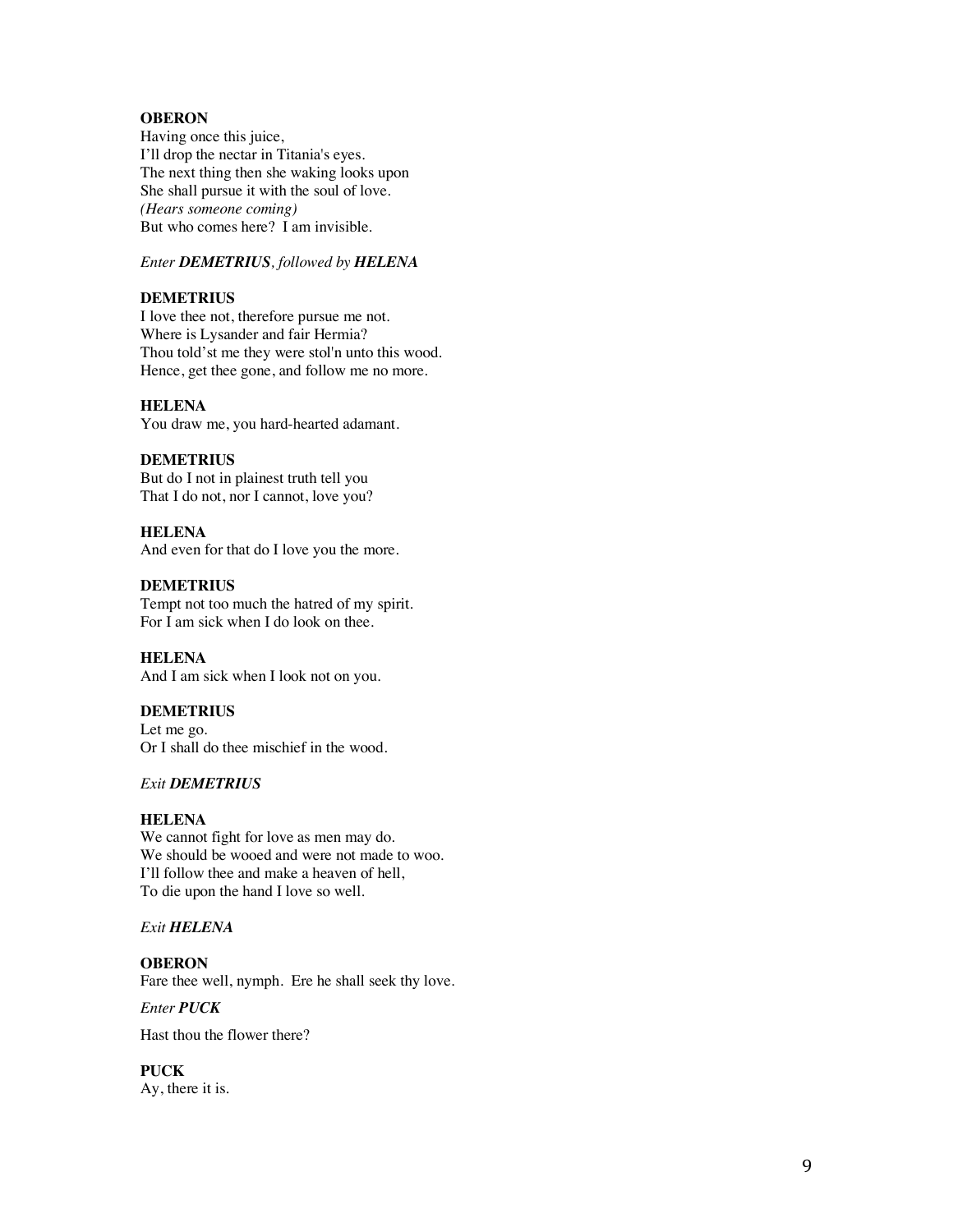## **OBERON**

I pray thee, give it me.

*(takes flower from PUCK)*

I know a bank where the wild thyme blows, Where oxlips and the nodding violet grows. There sleeps Titania sometime of the night, Lulled in these flowers with dances and delight. And with the juice of this I'll streak her eyes And make her full of hateful fantasies.

*(gives* **PUCK** *some of the flower)*

A sweet Athenian lady is in love With a disdainful youth. Anoint his eyes. But do it when the next thing he espies May be the lady. Thou shalt know the man By the Athenian garments he hath on.

## **PUCK**

Fear not, my lord. Your servant shall do so.

*Exit OBERON, then PUCK*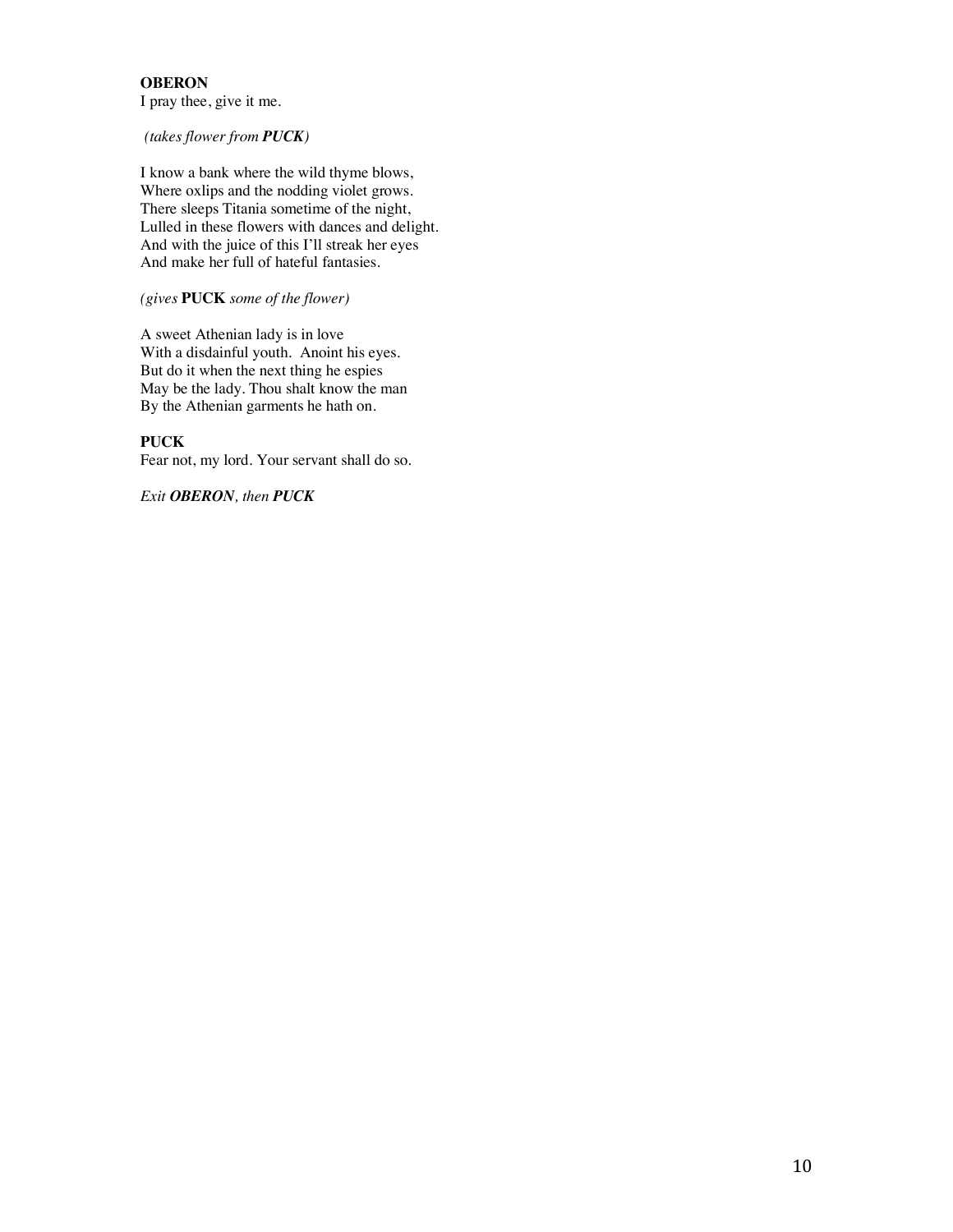## **ACT 2, SCENE 2**

## *Enter TITANIA with FAIRIES*

## **TITANIA**

Come now, a roundel. Sing me now asleep. Then to your offices and let me rest.

## **FAIRIES**

*(sing)*

You spotted snakes with double tongue, Thorny hedgehogs, be not seen. Newts and blindworms, do no wrong. Come not near our fairy queen.

Weaving spiders, come not here. Hence, you long -legged spinners, hence! Beetles black, approach not near. Worm nor snail, do no offense.

Philomel, with melody Sing in our sweet lullaby. Lulla, lulla, lullaby, lulla, lulla, lullaby. Never harm, nor spell nor charm Come our lovely lady nigh. So good night, with lullaby.

*TITANIA sleeps Exit FAIRIES Enter OBERON*

## **OBERON**

*(squeezing flower juice on TITANIA's eyelids)*  What thou seest when thou dost wake, Love and languish for his sake. When thou wakest, it is thy dear. *(beat)* Wake when some vile thing is near .

*Exit OBERON Enter LYSANDER and HELENA*

## **LYSANDER**

Fair love, we'll rest us if you think we may . And tarry for the comfort of the day.

### **HERMIA**

Be it so, Lysander. Find you out a bed,<br>For I upon this bank will rest my head.

### **HERMIA** and **LYSANDER** sleep

*Enter PUCK*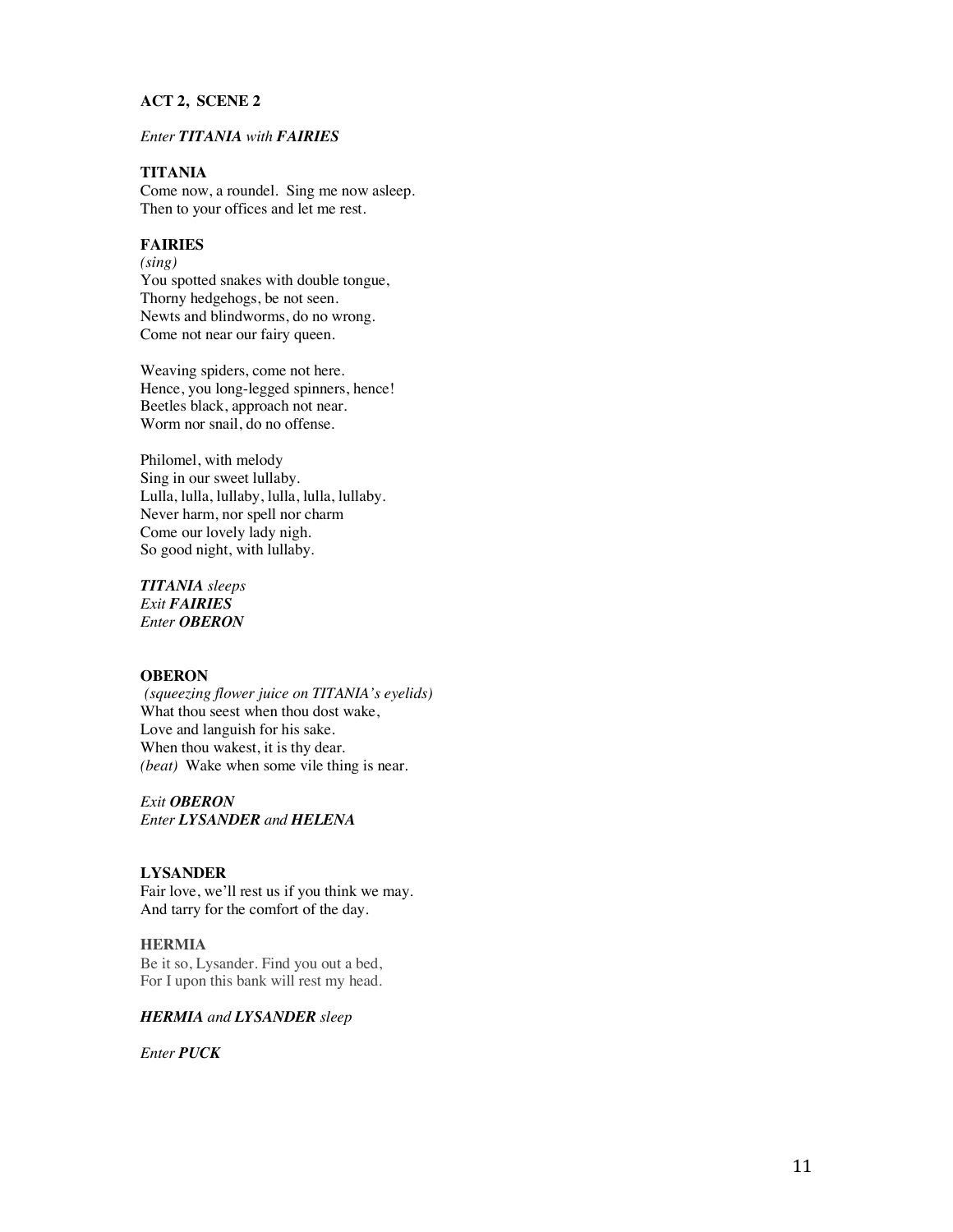### **PUCK**

*(sees LYSANDER and HERMIA)*  Night and silence! Who is here? Weeds of Athens he doth wear. And here the maiden, sleeping sound On the dank and dirty ground. *(squeezes flower juice on LYSANDER's eyelids)* When thou wakest, I am gone, For I must now to Oberon.

## *Exit PUCK*

*Enter DEMETIUS and HELENA, running*

## **HELENA**

Stay, though thou kill me, sweet Demetrius.

## **DEMETRIUS**

Stay, on thy peril. I alone will go.

## *Exit DEMETRIUS*

### **HELENA**

Oh, I am out of breath in this fond chase. The more my prayer, the lesser is my grace . *(sees LYSANDER)*  But who is here? Lysander, on the ground? Lysander, if you live, good sir, awake.

## **LYSANDER**

*(waking)* And run through fire I will for thy sweet sake.

## **HELENA**

Do not say so, Lysander. Say not so. Yet Hermia still loves you. Oh, this I know.

## **LYSANDER**

Not Hermia but Helena I love. Who will not change a raven for a dove?

## **HELENA**

Wherefore was I to this keen mockery born? When at your hands did I deserve this scorn? Oh, that a lady of one man refused Should of another therefore be abused!

## *Exit HELENA*

## **LYSANDER**

She sees not Hermia . I take my flight . I honor Helen a to be her knight.

### *Exit LYSANDER*

## **HERMIA**

*(waking)* Help me, Lysander, help me! Do thy best To pluck this crawling serpent from my breast. No? Then I well perceive you all not nigh. Either death or you I'll find immediately.

## *Exit HERMIA*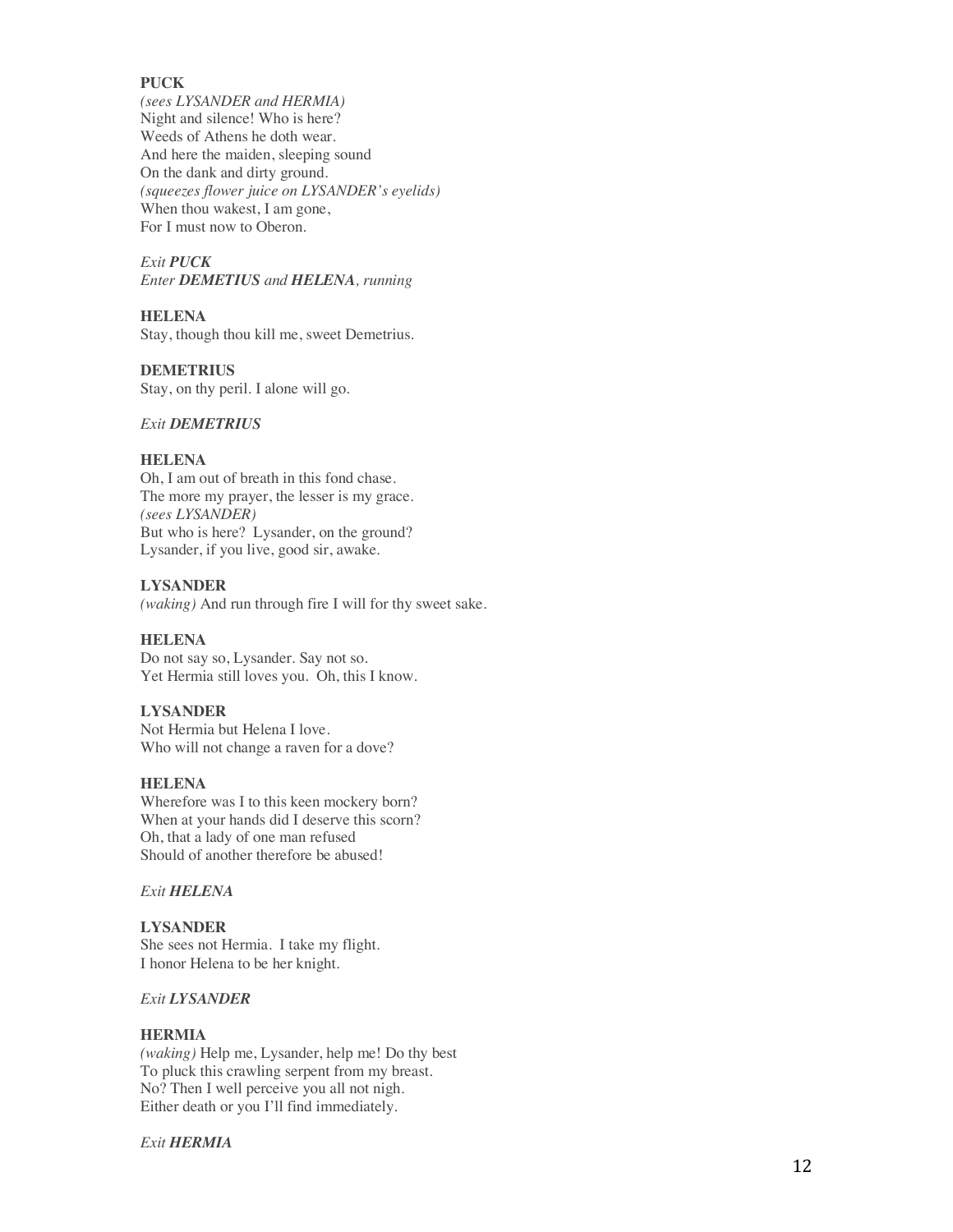### **ACT 3, SCENE 1**

### *TITANIA sleeps Enter the RUDE MECHANICALS*

## **BOTTOM**

Are we all met?

## **QUINCE**

Here's a marvelous convenient place for our rehearsal.

## **BOTTOM**

Peter Quince— There are things in this comedy of Pyramus and Thisbe that will never please. First, Pyramus must draw a sword to kill himself, which the ladies cannot abide.

### **SNOUT**

I believe we must leave the killing out, when all is done.

## **BOTTOM**

Write me a prologue, and say that I, Pyramus, am not Pyramus, but Bottom the weaver. This will put them out of fear.

#### **QUINCE**

Well. We will have such a prologue.

### **SNOUT**

Will not the ladies be afeard of the lion?

### **SNUG**

To bring in a lion among ladies is a most dreadful thing.

#### **SNOUT**

Therefore another prologue must tell he is not a lion.

### **QUINCE**

It shall be so. But there is a hard thing: to bring the moonlight. For you know, Pyramus and Thisbe meet by moonlight.

## **SNOUT**

Doth the moon shine that night we play our play?

## **SNUG**

A calendar, a calendar!

**SNOUT** Look in the almanac!

**FLUTE** Find out moonshine, find out moonshine!

*(They look in the almanac, and all shake heads, "No.")*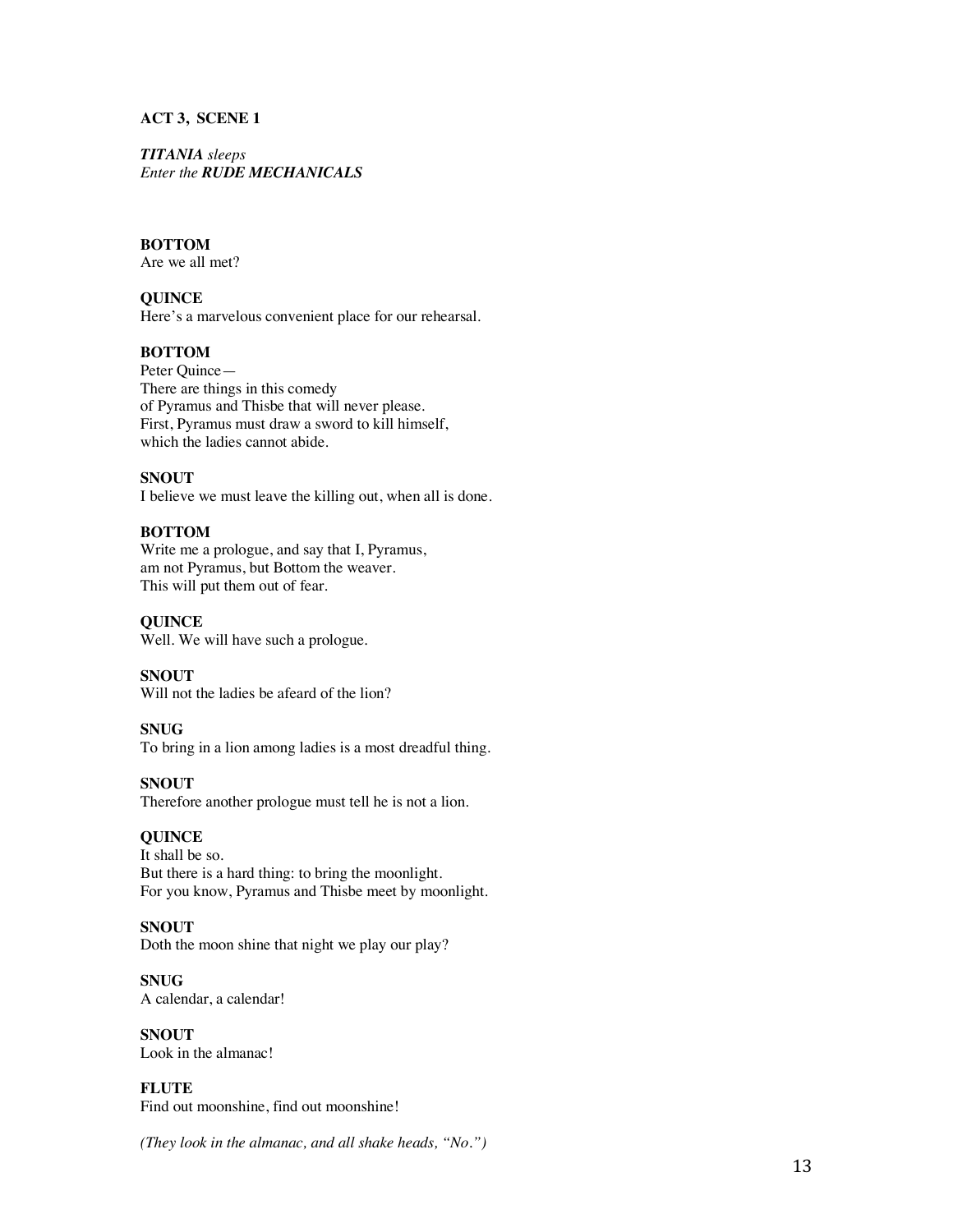## **SNOUT**

One must say he comes to present the person of Moonshine.

## **QUINCE**

Then, there is another thing: we must have a wall. For Pyramus and Thisbe, says the story, did talk through the chink of a wall.

## **SNOUT**

Some man or other must present Wall. And let him hold his fingers thus, and through that cranny shall Pyramus and Thisbe whisper.

## **QUINCE**

Then all is well. Come, sit down every mother's son and rehearse your parts. Pyramus, you begin. And so everyone according to his cue.

### *Enter PUCK, unseen*

## **PUCK**

(*aside*) What hempen homespuns have we swaggering here, So near the cradle of the fairy queen?

## **QUINCE**

Speak, Pyramus.—Thisbe, stand forth.

## **BOTTOM**

*(as PYRAMUS)* Thisbe, the flowers of odious savors sweet—

## **QUINCE**

"Odors," "odors."

## **BOTTOM**

*(as PYRAMUS)* — odors savors sweet, My Thisbe dear, I will to thee appear. But hark, a voice! Stay thou but here awhile.

## *Exit BOTTOM*

**PUCK** *(aside)* A stranger Pyramus than e'er played here.

## *Exit PUCK*

**FLUTE** Must I speak now?

## **QUINCE**

Ay, must you. For you must understand he goes to see a noise that he heard, and is to come again.

## **FLUTE**

*(as THISBE in regular voice)* Most radiant Pyramus, *(in higher pitch)* Most radiant Pyramus, *(in very high pitch)* Most radiant Pyramus, most lily-white of hue, Of color like the red rose on triumphant brier, I'll meet thee, Pyramus, at Ninny's tomb.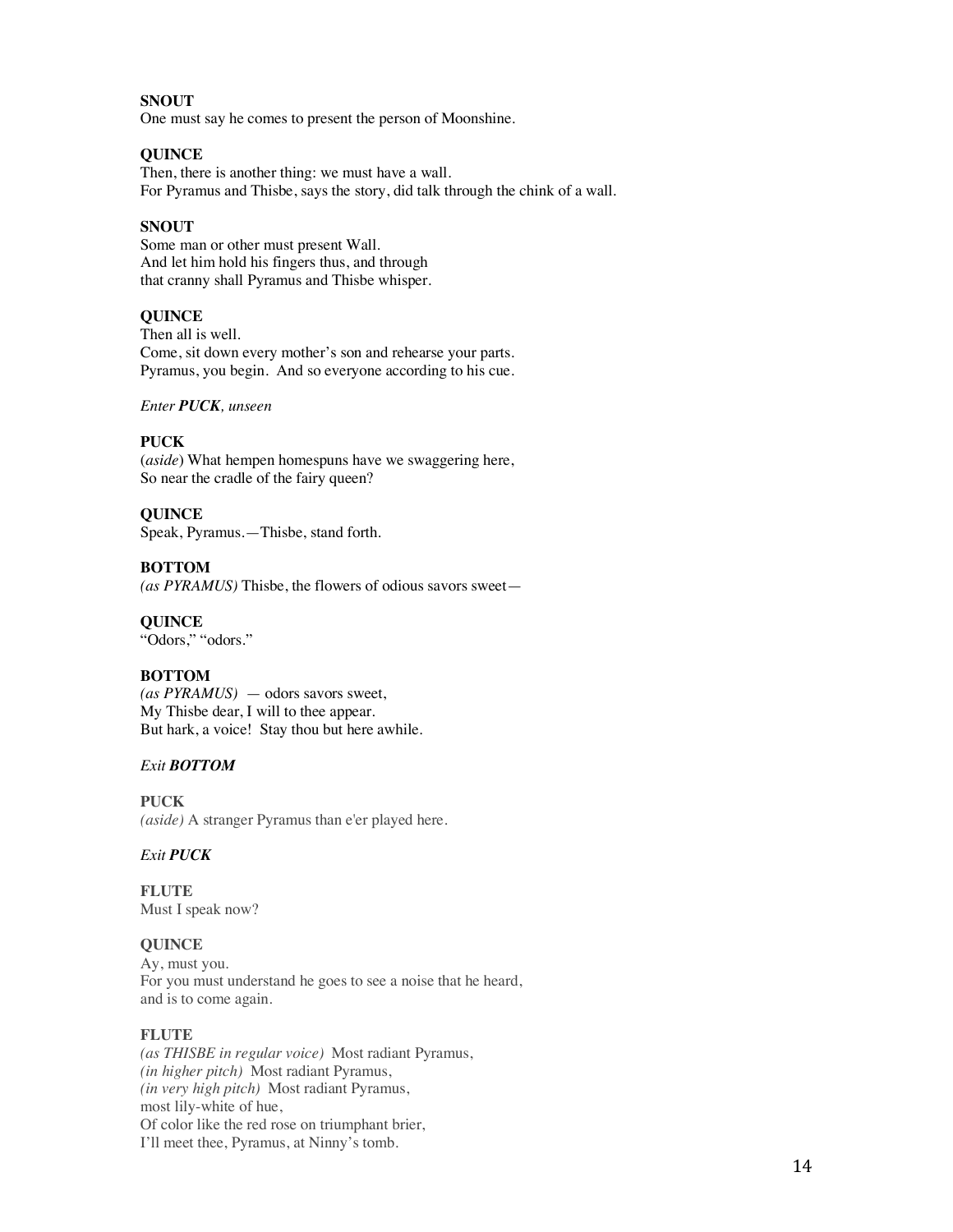### **QUINCE**

"Ninus' tomb," man. But, you must not speak that yet. That you answer to Pyramus. Pyramus, enter. Your cue is past.

## **FLUTE**

*(in his own voice)* Oh. (*as THISBE*) As true as truest horse that yet would never tire.

### *Enter BOTTOM with a donkey's head, And PUCK behind, laughing to himself*

**BOTTOM** *(as PYRAMUS)* If I were fair, Thisbe, I were only thine.

## **QUINCE** Oh, monstrous! Oh, strange! We are haunted. Fly, masters! Help!

## *Exit QUINCE, FLUTE, SNUG, SNOUT*

**PUCK** I'll follow you.

*Exit PUCK after QUINCE, etal.* 

**BOTTOM** Why do they run away?

*Enter QUINCE and SNOUT*

**SNOUT** O Bottom, thou art changed!

*Exit SNOUT* 

# **BOTTOM**

*(Calling after SNOUT)* What do you see?

*Enter FLUTE*

**FLUTE** *(Stuttering)* Bless thee, Bottom, bless thee. Thou art translated.

*Exit FLUTE Enter and Exit PUCK*

## **BOTTOM**

I see their knavery: this is to fright me if they could. I will walk up and down here and I will sing, that they shall hear I am not afraid. *(sings) The ouzel cock, so black of hue with orange-tawny bill*, *The throstle with his note so true*, *the wren with little quill*—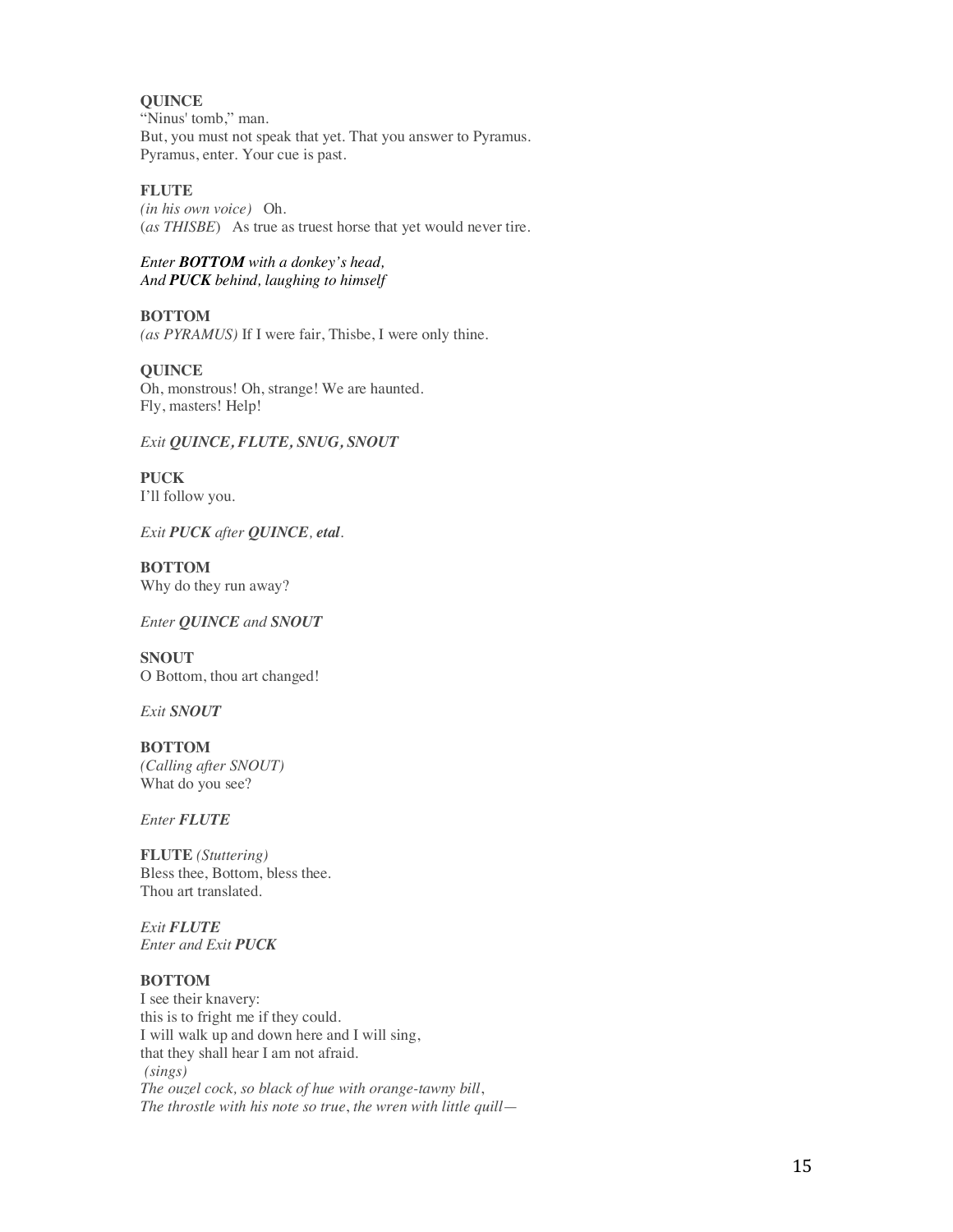**TITANIA**  *(waking)* What angel wakes me from my flowery bed?

## **BOTTOM**

*(sings) The finch, the sparrow, and the lark*, t*he plainsong cuckoo gray*, *Whose note full many a man doth mark and dares not answer "Nay"*—

## **TITANIA**

I pray thee, gentle mortal, sing again. Mine ear is much enamored of thy note. And thy fair virtue's force perforce doth move me To say, to swear, I love thee.

## **BOTTOM**

Methinks, mistress, you should have little reason for that. And yet, to say the truth, reason and love keep little company together nowadays.

## **TITANIA**

Thou art as wise as thou art beautiful.

## **BOTTOM**

Not so, neither. But would I had wit enough to get out of this wood.

## **TITANIA**

Out of this wood do not desire to go. Thou shalt remain here whether thou wilt or no. And I do love thee. Therefore go with me. I'll give thee fairies to attend on thee. Peaseblossom, Cobweb, Moth, and Mustardseed!

## *Enter PEASEBLOSSOM, COBWEB, MOTH and MUSTARDSEED*

## **PEASEBLOSSOM, COBWEB, MOTH, MUSTARDSEED**

Ready. Where shall we go?

## **TITANIA**

Be kind and courteous to this gentleman. Feed him with apricoks and dewberries, With purple grapes, green figs, and mulberries. And pluck the wings from painted butterflies To fan the moonbeams from his sleeping eyes. Nod to him, elves, and do him courtesies.

#### **PEASEBLOSSOM, COBWEB, MUSTARDSEED, MOTH** Hail, mortal.

**BOTTOM** I beseech your name.

**PEASEBLOSSOM** Peaseblossom.

## **BOTTOM**

I shall desire you of more acquaintance, good Miss Peaseblossom. Your name, honest maid?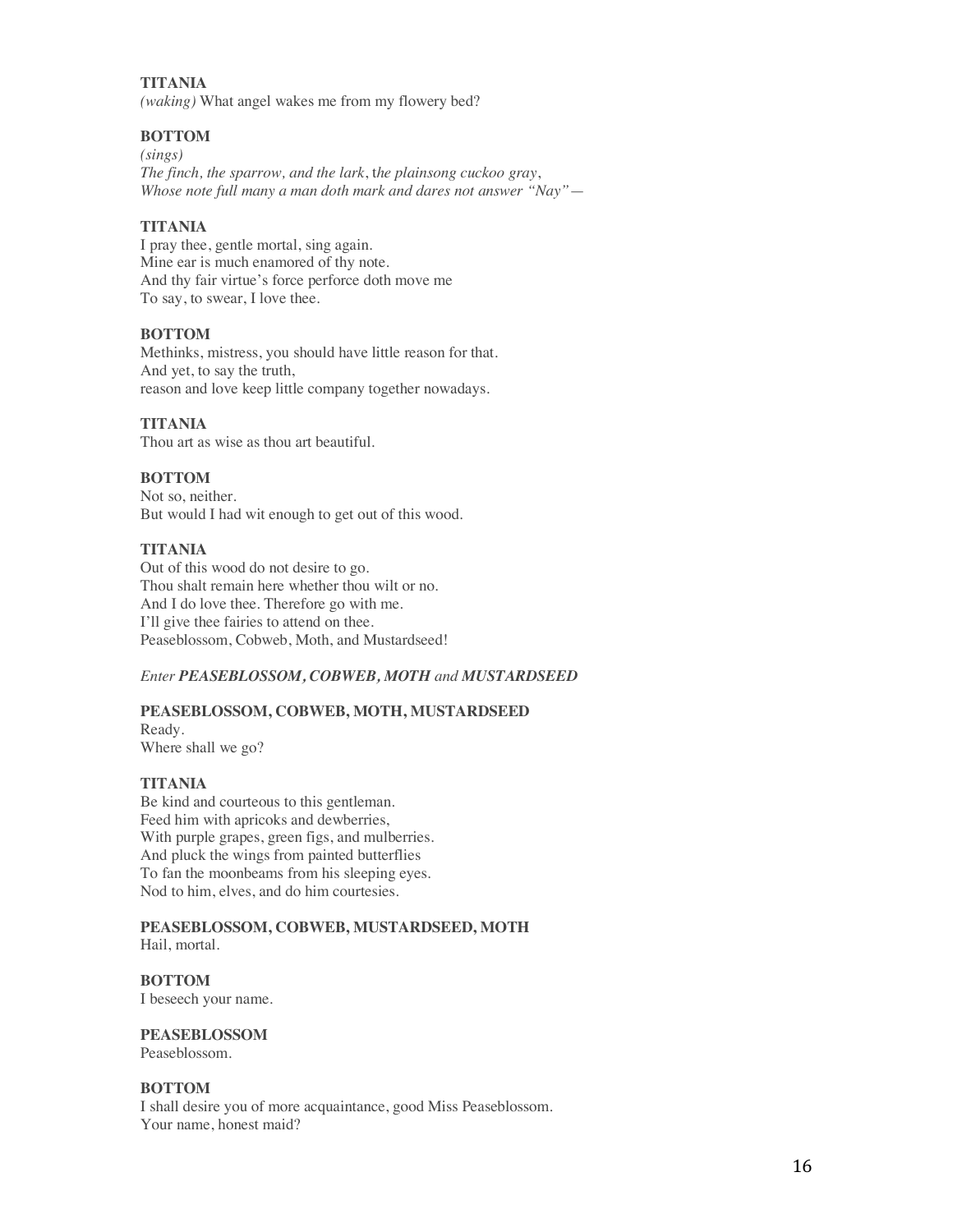# **COBWEB**

Cobweb.

## **BOTTOM**

Good Mistress Cobweb, I shall desire you of more acquaintance too. Your name, I beseech you, miss?

## **MOTH**

Moth.

## **BOTTOM**

I desire you of more acquaintance, good Miss Moth. And your name?

## **MUSTARDSEED**

Mustardseed*.*

## **BOTTOM**

Good Mustardseed, I shall desire you of more acquaintance too.

## **TITANIA**

Come, wait upon him. Lead him to my bower.

*Exit ALL*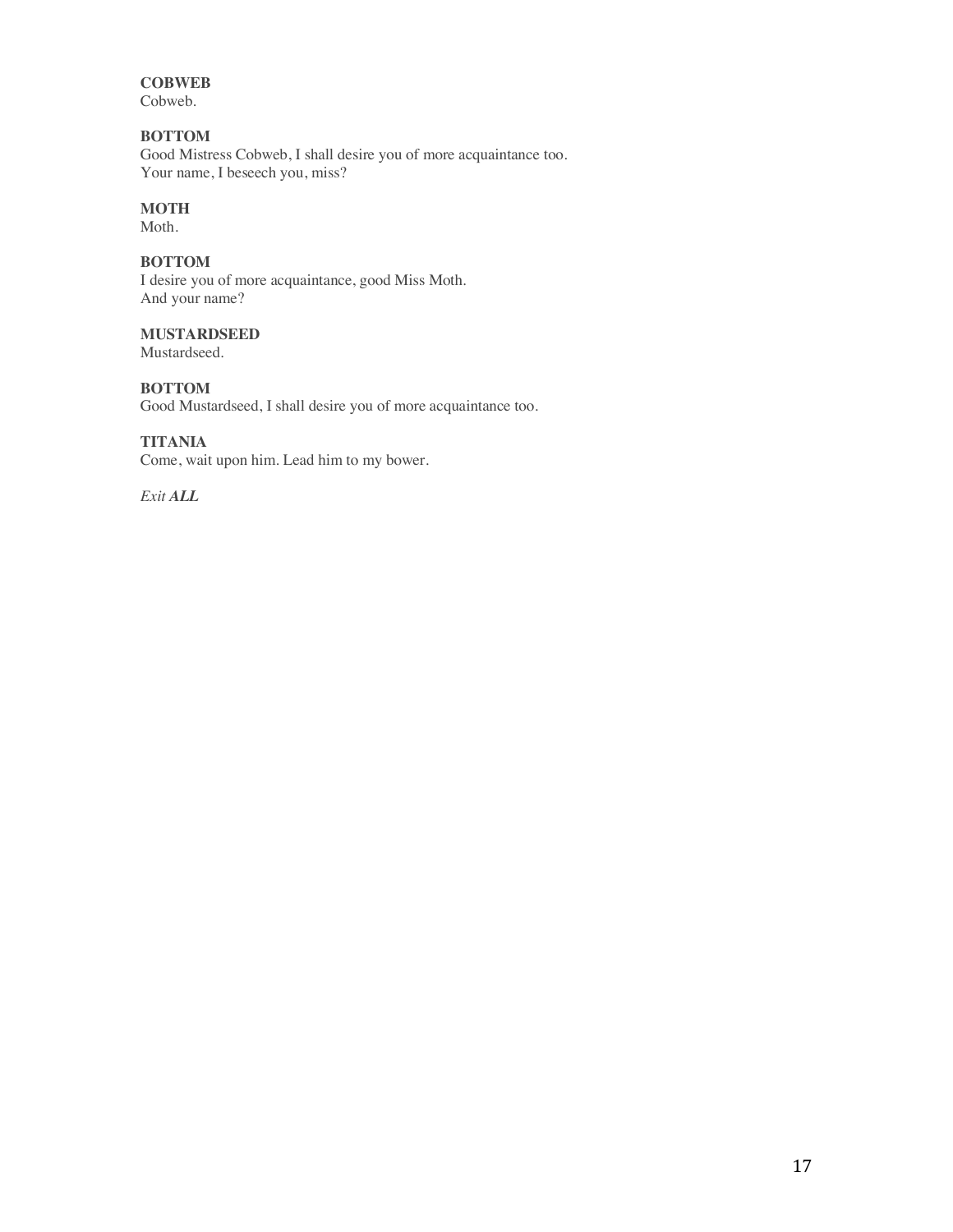### **ACT 3, SCENE 2**

*Enter OBERON*

## **OBERON**

I wonder if Titania be awaked.

## *Enter PUCK*

Here comes my messenger. How now, mad spirit?

## **PUCK**

My mistress with a monster is in love. A crew of patches, rude mechanicals Were met together to rehearse their calls. The shallowest thick-skin of that barren sort, Who Pyramus presented in their sport, When from the other players I he lead, A brayer's face I fixèd on his head. When in the moment he became a flunky, Titania waked and straightway loved a donkey.

### **OBERON**

But hast thou yet latched the Athenian's eyes With the love juice, as I did bid thee do?

## **PUCK**

I took him sleeping—that is finished too.

### *Enter DEMETRIUS and HERMIA*

### **OBERON**

*(aside to PUCK)* Stand close. This is the same Athenian.

### **PUCK**

*(aside to OBERON)* This is the woman, but not this the man.

**DEMETRIUS**

Oh, why rebuke you him that loves you so?

**HERMIA** Where is he my Lysander? Where'd he go?

#### **DEMETRIUS**

He is not dead, for aught that I can tell.

## **HERMIA**

I pray thee, tell me then that he is well.

## **DEMETRIUS**

And if I could, what should I get therefore?

### **HERMIA**

A privilege never to see me more.

### *Exit HERMIA*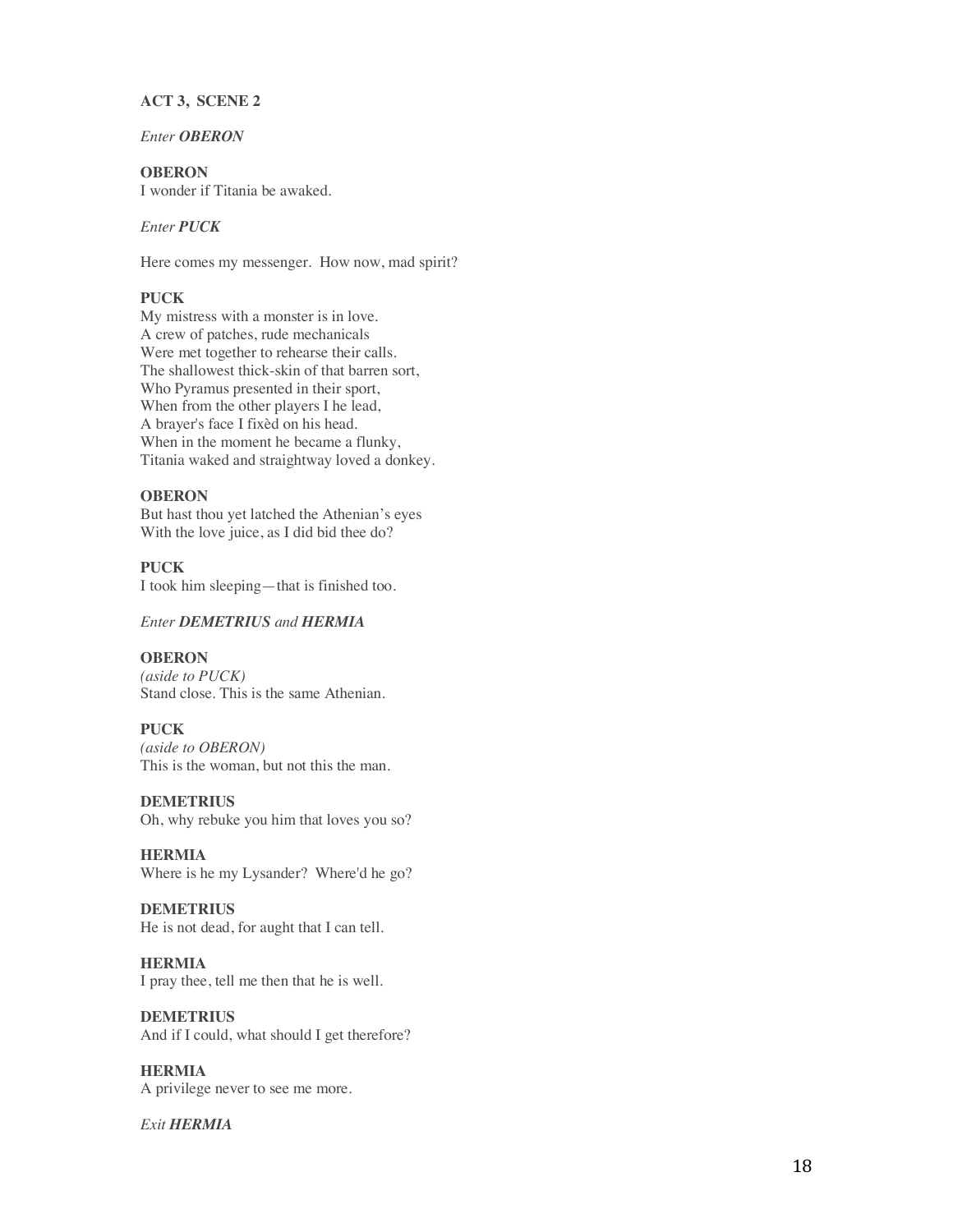### **DEMETRIUS**

There is no following her in this fierce vein. Here so for a quick sleep I will remain. *(lies down and sleeps)*

## **OBERON**

*(to* PUCK*)* What hast thou done? Thou hast mistaken quite, And laid the love juice on some true love's sight. Find Helena of Athens - bring her here. I'll charm his eyes against she do appear.

### **PUCK**

I go, I go. Look how I go, Swifter than arrow from the Tartar's bow.

## *Exit PUCK*

### **OBERON**

*(squeezing flower juice into DEMETRIUS's eyes)* Flower of this purple dye, hit with Cupid's archery, When his love he doth espy, let her shine so gloriously.

## *Enter PUCK*

## **PUCK**

Captain of our fairy band, Helena is here at hand, And the youth, mistook by me. Lord, what fools these mortals be!

#### *Enter LYSANDER and HELENA*

### **LYSANDER**

Why should you think that I should woo in scorn?

### **HELENA**

Your vows are Hermia's. To her they are borne.

### **LYSANDER**

I had no judgment when to her I swore.

#### **HELENA**

Nor none, in my mind, now you give her o'er.

### **LYSANDER**

Demetrius loves her, and he loves not you.

## **DEMETRIUS**

*(waking)* O Helena, goddess, nymph, oh, let me kiss This princess of pure white, this seal of bliss!

### **HELENA**

O spite! O hell! I see you all are bent To set against me for your merriment. You both are rivals, and love Hermia, And now both rivals to mock Helena—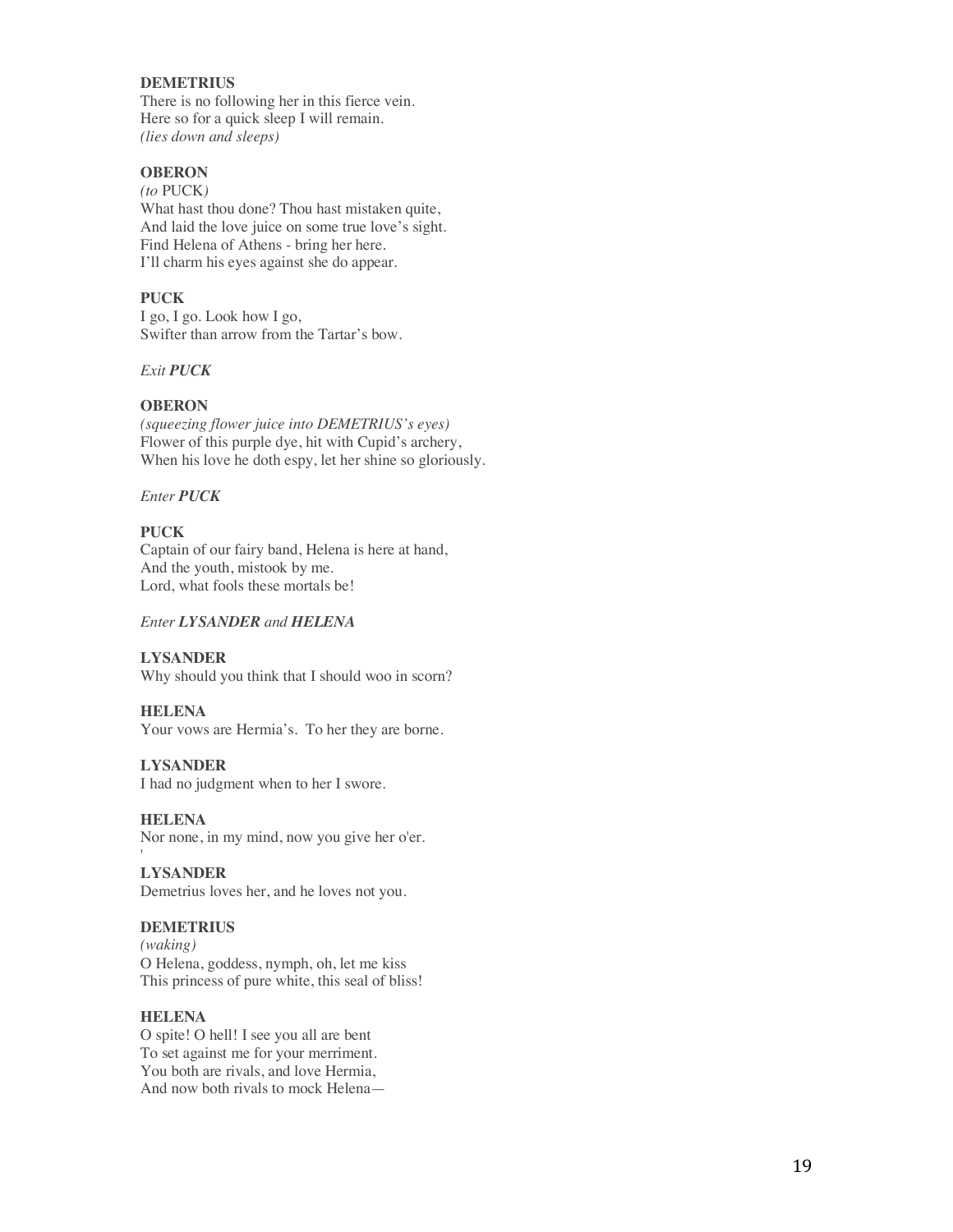### **LYSANDER**

You are unkind, Demetrius. Be not so. For you love Hermia. This you know I know.

## **DEMETRIUS**

Lysander, keep thy Hermia. I will none. For now to Helena that love is gone.

### *Enter HERMIA*

## **HERMIA**

Thou art not by mine eye, Lysander, found. Mine ear, I thank it, brought me to thy sound But why unkindly didst thou leave me so?

## **LYSANDER**

The hate I bear thee made me leave thee so.

#### **HERMIA**

You speak not as you think. It cannot be.

### **HELENA**

You fashion this false sport, in spite of me. Oh Hermia! I beg you , don't pretend To join with men in scorning your poor friend!

### **HERMIA**

I am amazèd at your passionate words. I scorn you not. It seems that you scorn me.

### **HELENA**

Have you not set Lysander, all in fuss , To follow me and praise my eyes and hair ? And made your other love, Demetrius — To call me goddess, nymph, divine, and rare?

## **HERMIA**

I understand not what you mean by this.

**LYSANDER** My love, my life, my soul, fair Helena!

### **HELENA**

Oh, excellent!

### **HERMIA**

*(to* LYSANDER *)* Sweet, do not scorn her so.

#### **LYSANDER**

Helen, I love thee. By my life, I do.

#### **DEMETRIUS**

I say I love thee more than he can do.

### **LYSANDER**

If thou say so, withdraw and prove it too.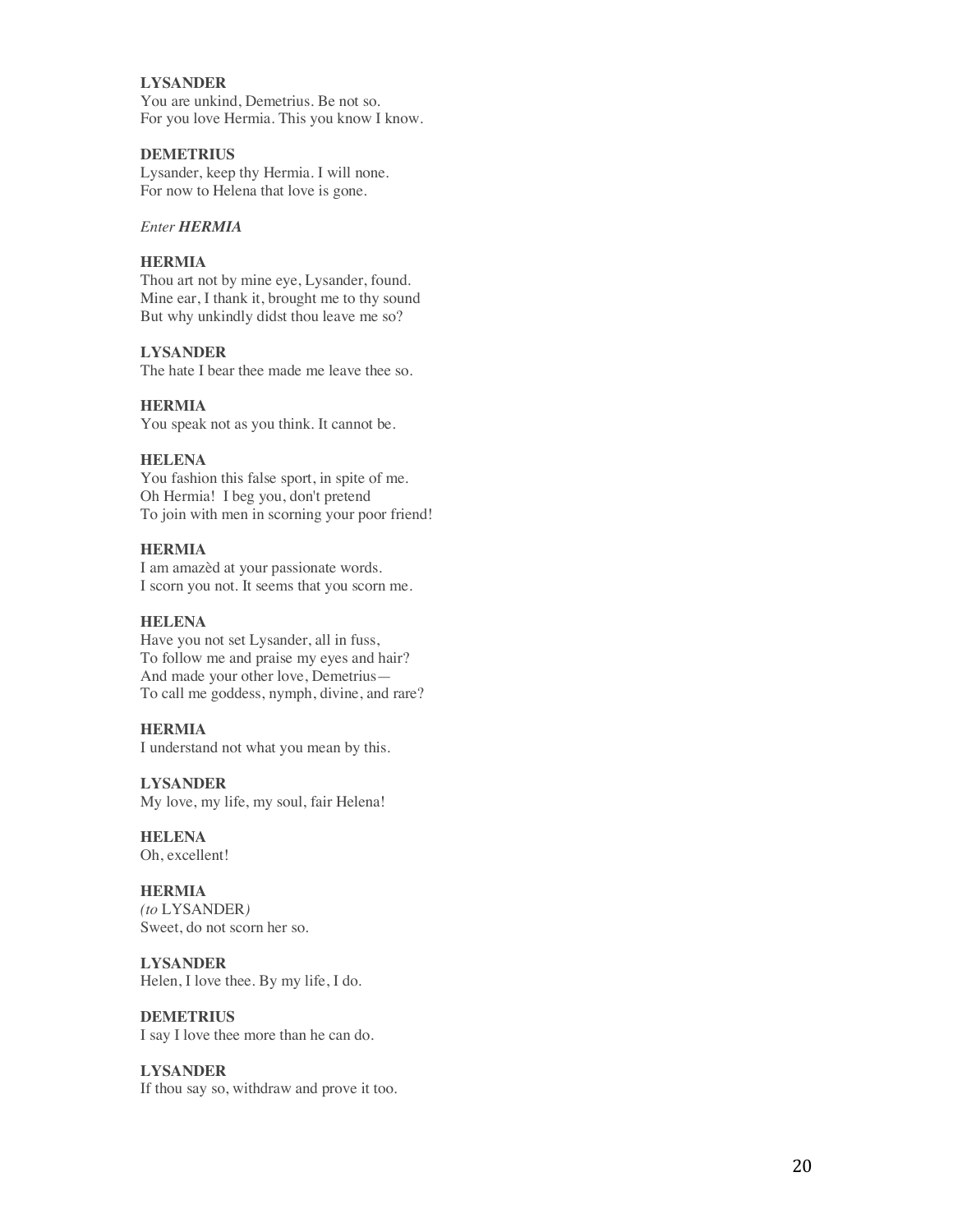### **HERMIA** Lysander, where to tends all this? *(holds LYSANDER back)*

## **LYSANDER**

*(to HERMIA )* Vile thing, let loose Or I will shake thee from me like a serpent.

## **HERMIA**

Do you not jest?

### **HELENA**

Yes, sooth, and so do you .

## **LYSANDER**

Be certain, nothing truer. 'Tis no jest That I do hate thee and love Helena.

## **HERMIA**

*(to HELENA)* You thief of love! What, have you come by night And stol'n my love's heart from him?

## **HELENA**

Have you no modesty, no maiden shame, Fie, fie! You counterfeit, low puppet, you!

## **HERMIA**

How low am? I am not yet so low But that my nails can reach unto thine eyes.

## **HELENA**

*(to LYSANDER and DEMETRIUS)* I pray, let her not hurt me, gentlemen, I'll follow you no further. Let me go.

## **HERMIA**

Why, get you gone! Who is 't that hinders you?

## **LYSANDER**

*(to HERMIA)* Get you gone, you dwarf, You bead, you acorn!

## **DEMETRIUS**

(*to HERMIA*) Let her alone.

## **LYSANDER**

(*to DEMETRIUS*) Now follow, if thou darest, to try whose right, Of thine or mine, is most in Helena.

## **DEMETRIUS**

"Follow"? Nay, I'll go with thee, cheek by jowl.

## *Exit LYSANDER and DEMETRIUS*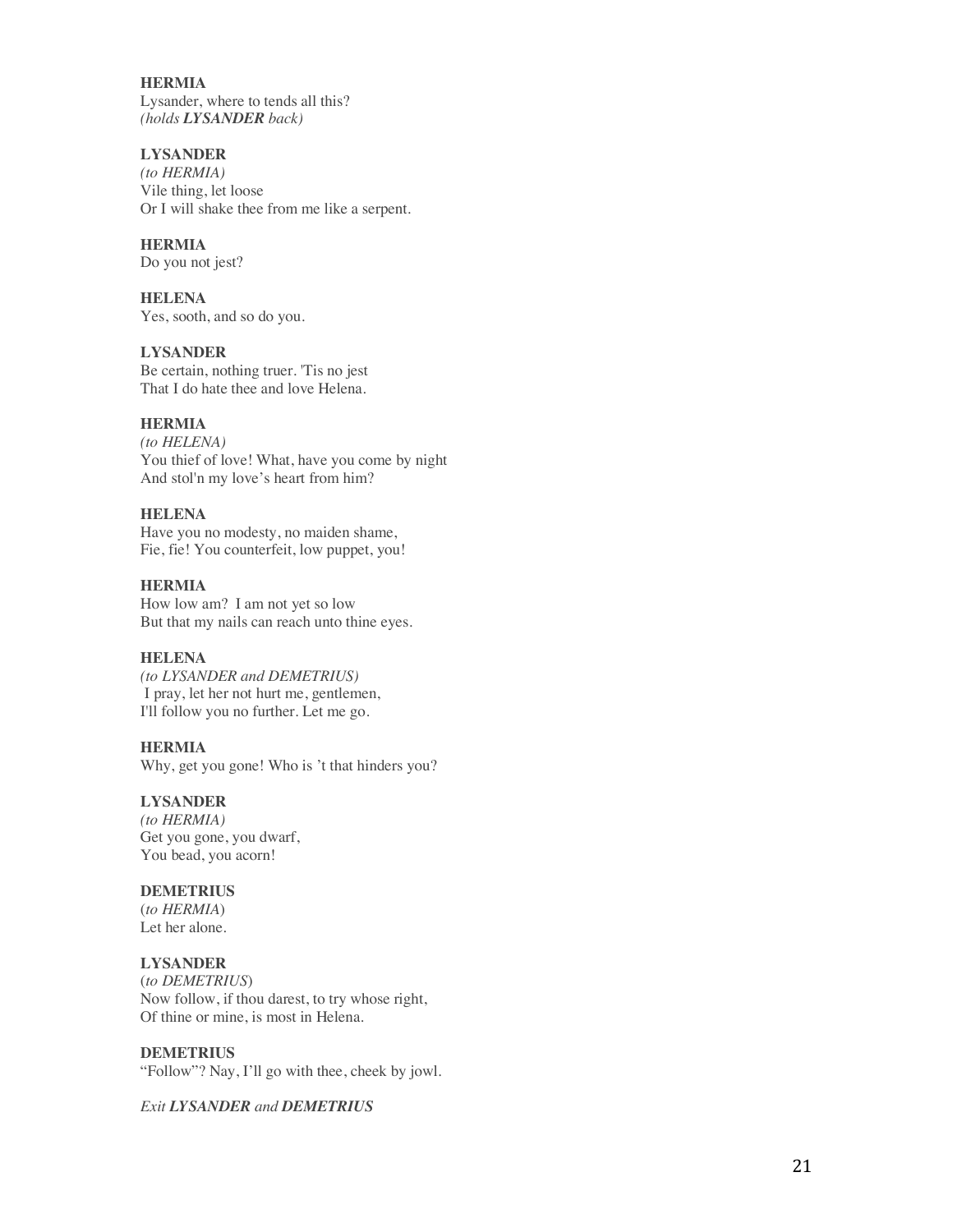### **HERMIA**

Nay, go not back.

## **HELENA**

Your hands than mine are quicker for a fray. My legs are longer though, to run away.

### *Exit HELENA*

### **HERMIA**

I am amazed and know not what to say.

## *Exit HERMIA*

## **OBERON**

*(to PUCK)* This is thy negligence. *(gives PUCK another flower)* Go crush this herb into Lysander's sight, To take from thence the error of this night. When they next wake, all this shall seem a dream And back to Athens shall the lovers scheme. I'll to my queen and her charmed eye release From monster's view, and all things shall be peace.

## *Exit OBERON*

### **PUCK**

Up and down, up and down, *I* will lead them up and down. I am feared in field and town. Goblin, lead them up and down. Here comes one.

## *Enter LYSANDER*

## **LYSANDER**

Where art thou, proud Demetrius? Speak thou now.

### **PUCK**

*(as DEMETRIUS)* I run behind you as my feet allow. But forward shall I run with you as bait.

### **LYSANDER**

Go as you may, I will be with thee straight.

### *Exit LYSANDER Enter DEMETRIUS*

### **DEMETRIUS**

Thou runaway, Lysander, art thou fled? Speak! In some bush? Where dost thou hide thy head?

## **PUCK**

*(as LYSANDER)* You wilt not come? Come, recreant. Come, thou child! I'll whip thee with a rod 'till you're defiled.

### *Exit DEMETRIUS*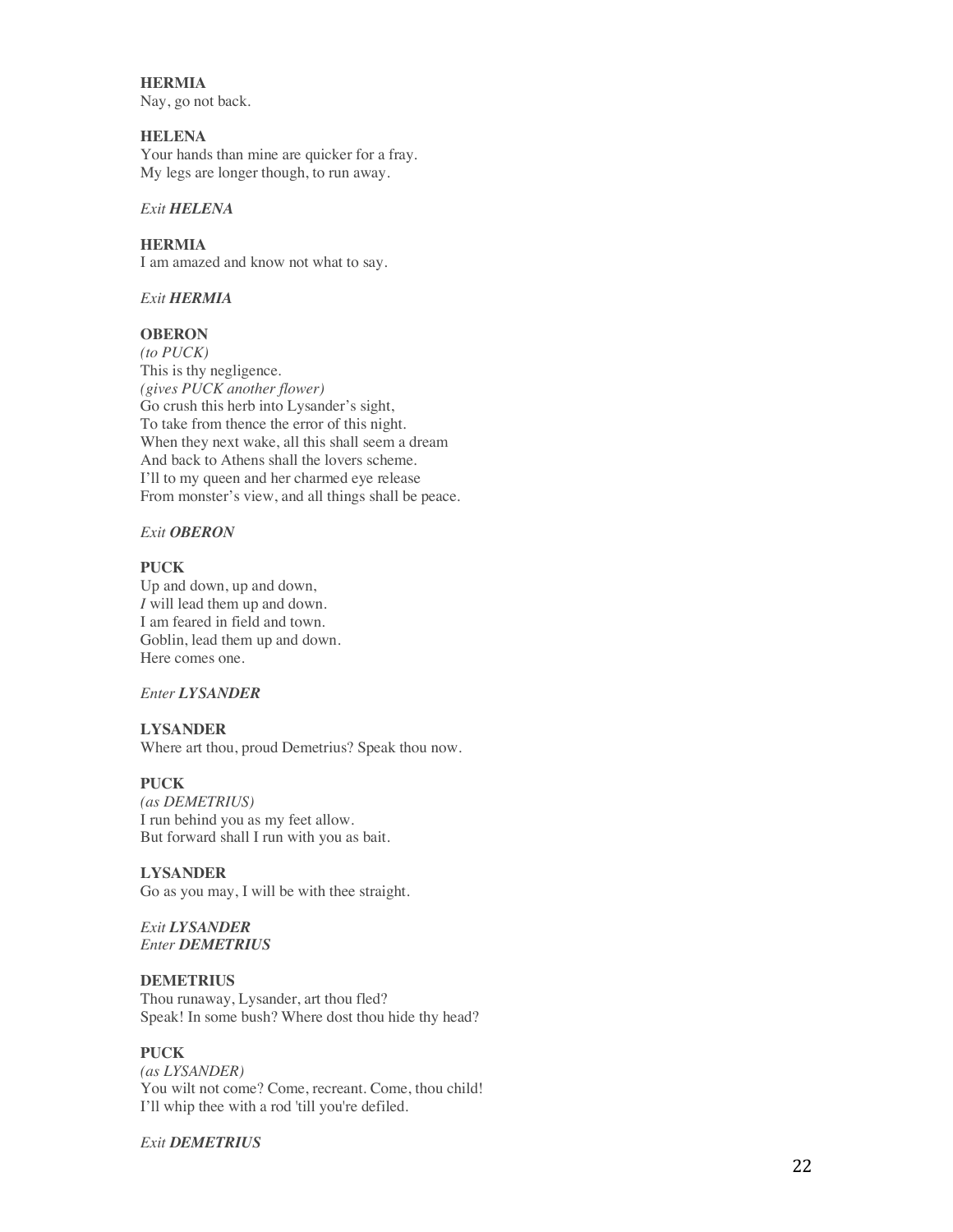### *Enter LYSANDER*

## **LYSANDER**

The villain is much lighter-heeled than I. I followed fast, but faster he did fly, I find myself in dark uneven way, So here will rest me. *(lies down)* Come, thou gentle day! *(sleeps)*

## *Enter PUCK and DEMETRIUS*

## **PUCK**

*(as LYSANDER to DEMETRIUS)* Ho, ho! Coward, come hither. I am here.

### **DEMETRIUS**

Nay, then, thou mock'st me. Never shall I fear. I'll stop me in this wood to rest my head And measure out my length on this cold bed. *(lies down and sleeps)*

*Enter HELENA*

## **HELENA**

O long and tedious night, oh night so weary Steal me awhile from mine own company. *(lies down and sleeps)*

### **PUCK**

Yet but three? Come one more. Two of both kinds make up four. Here she comes, cursed and sad. Cupid is a knavish lad Thus to make poor females mad.

## *Enter HERMIA*

### **HERMIA**

Never so weary, never such dismay, Here will I rest me till the break of day. *(lies down and sleeps)*

### **PUCK**

On the ground sleep sound. *(squeezes flower juice into LYSANDER 's eyes)* When thou wakest, thou takest true delight in the sight Of thy former lady's eye. Jack shall have Jill. Nought shall go ill.

*Exit PUCK*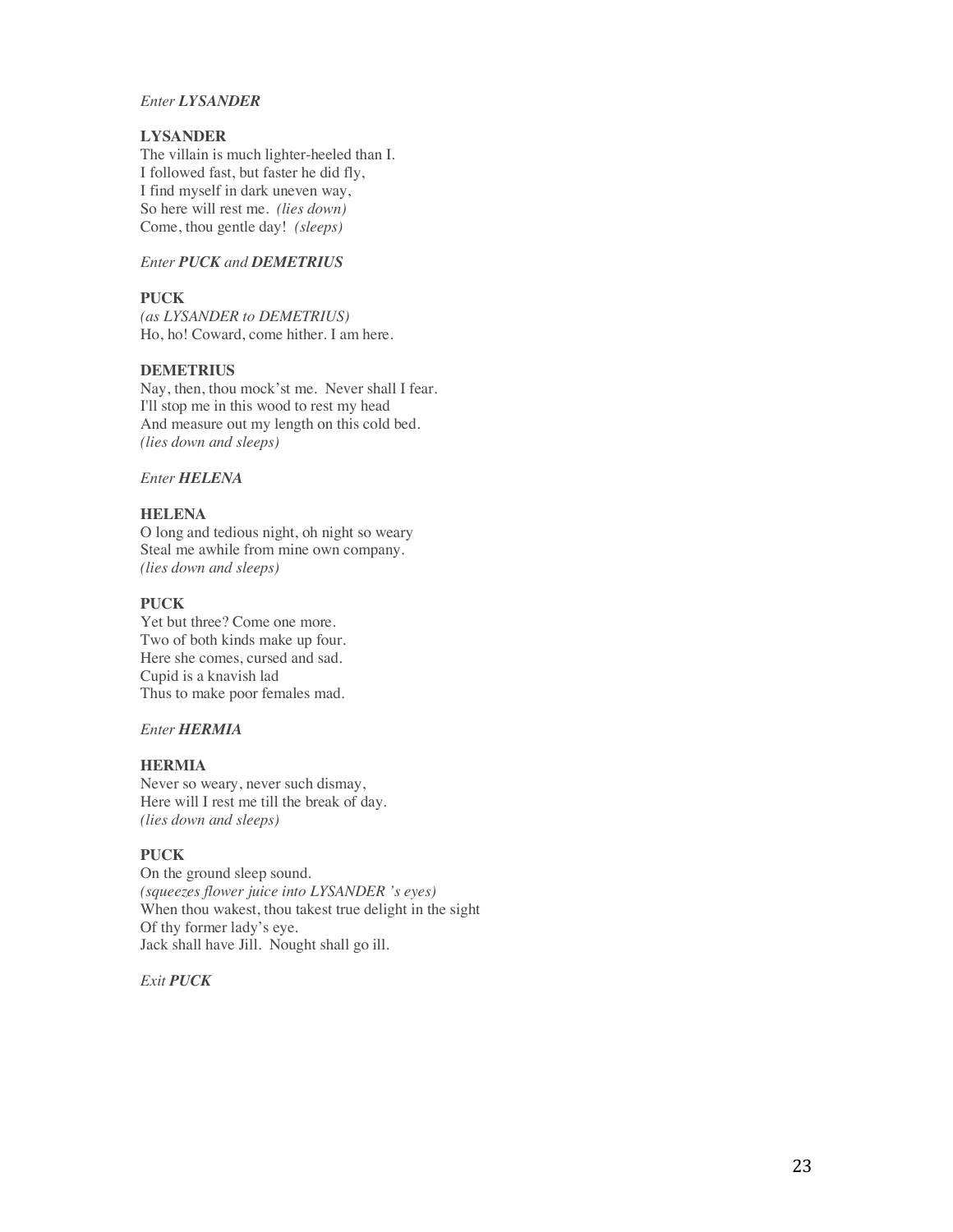### **ACT 4, SCENE 1**

*LYSANDER, DEMETRIUS, HELENA, and HERMIA sleep. Enter TITANIA and BOTTOM with the donkey's head; And PEASEBLOSSOM, COBWEB, MOTH, and MUSTARDSEED; OBERON behind them, unseen*

### **TITANIA**

*(to BOTTOM)* Come, sit thee down upon this flowery bed While I stick roses in thy sleek, smooth head,

**BOTTOM** Where's Peaseblossom?

**PEASEBLOSSOM** Ready.

**BOTTOM** Scratch my head, Peaseblossom. Where's Mistress Cobweb?

## **COBWEB**

Ready.

**BOTTOM** Mistress Cobweb, good maid, kill me a red-hipped humble-bee on the top of a thistle. And, good mistress, bring me the honey bag.

## *Exit COBWEB*

Where's Maid Mustardseed?

**MUSTARDSEED** Ready.

### **BOTTOM**

Good maid, help Cobweb to scratch. I must to the barber's, mistress, for methinks I am marvelous hairy about the face.

### **TITANIA**

What, wilt thou hear some music, my sweet love? Or say, sweet love, what thou desirest to eat.

### **BOTTOM**

I could munch your good dry oats. Good hay, sweet hay, hath no fellow.

## **TITANIA**

I have a venturous fairy that shall seek The squirrel's hoard and fetch thee new nuts.

### **BOTTOM**

I had rather have a handful or two of dried peas. But, I pray you, I have an exposition of sleep come upon me.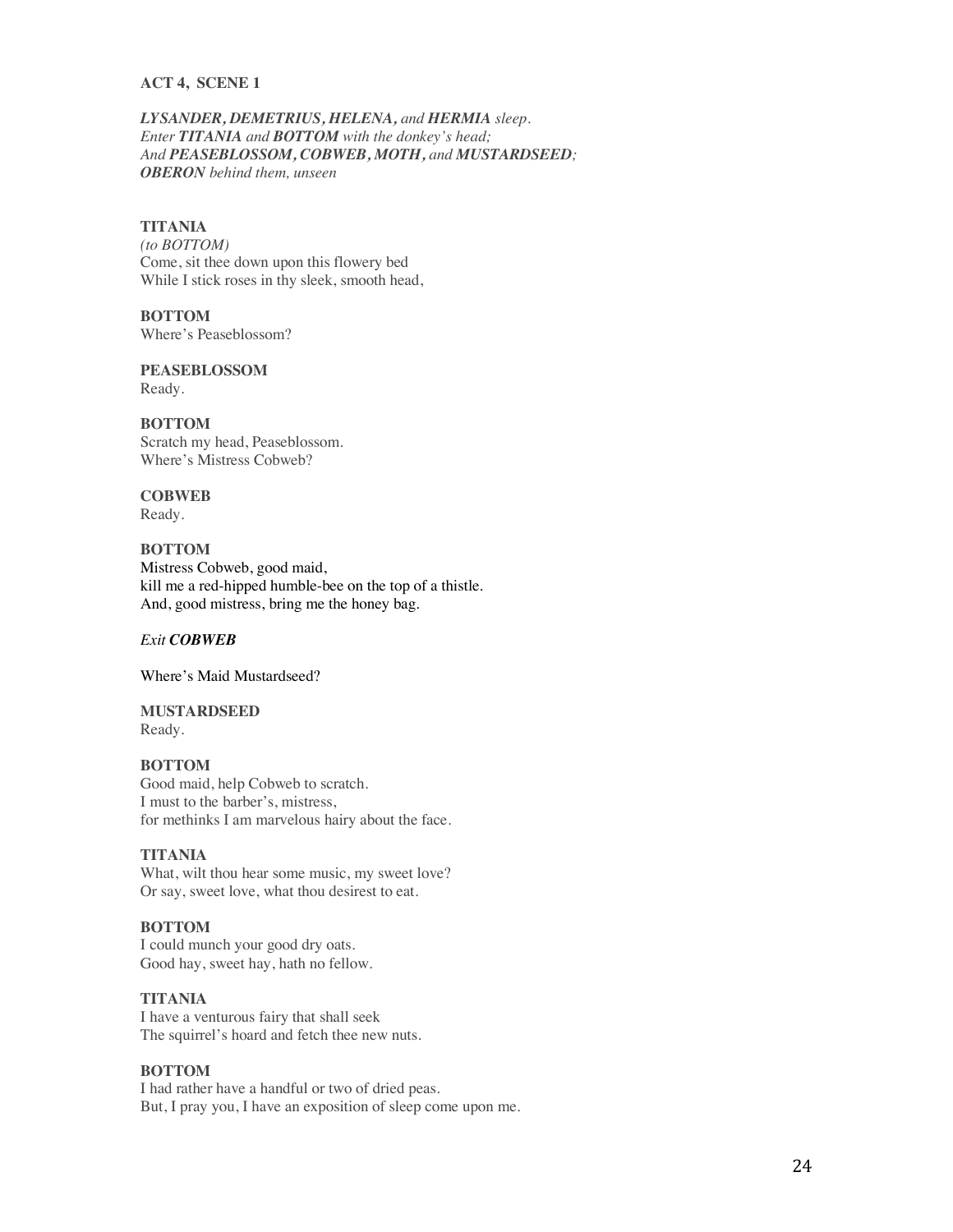### **TITANIA**

Sleep thou, and I will wind thee in my arms. Fairies, be gone, and be all ways away.

## *Exit FAIRIES*

Oh, how I love thee! How I dote on thee!

### *TITANIA and BOTTOM sleep*

*Enter PUCK*

### **OBERON**

Welcome, good Puck. Seest thou this sweet sight? Her dotage now I do begin to pity. So gentle Puck, take this transformèd scalp From off the head of this Athenian swain, That he may think no more of this night's scheme But as the fierce vexation of a dream. But first I will release the fairy queen.

*(squeezing flower juice into TITANIA's eyes)* Be as thou wast wont to be. See as thou wast wont to see. Now, my Titania, wake you, my sweet queen.

## **TITANIA**

*(waking)* My Oberon, what visions have I seen!

**OBERON** There lies your love.

### **TITANIA**

Oh, how mine eyes do loathe his visage now!

## **OBERON**

Silence awhile. Puck, take off this head.

### **PUCK**

*(takes the donkey's head off BOTTOM as he continues to sleep)* Now when thou wakest, with thine own fool's eyes peep.

### **OBERON**

Come on, my sweetest queen, take hands with me, Now thou and I are new in amity. So shall these pairs of faithful lovers be Wedded, with Theseus, all in jollity.

### **TITANIA**

Come, my lord, and in our flight Tell me how it came this night That I sleeping here was found With these mortals on the ground.

### *Exit OBERON, TITANIA, and PUCK*

*(Wind horns offstage) Enter THESEUS, HIPPOLYTA, and EGEUS*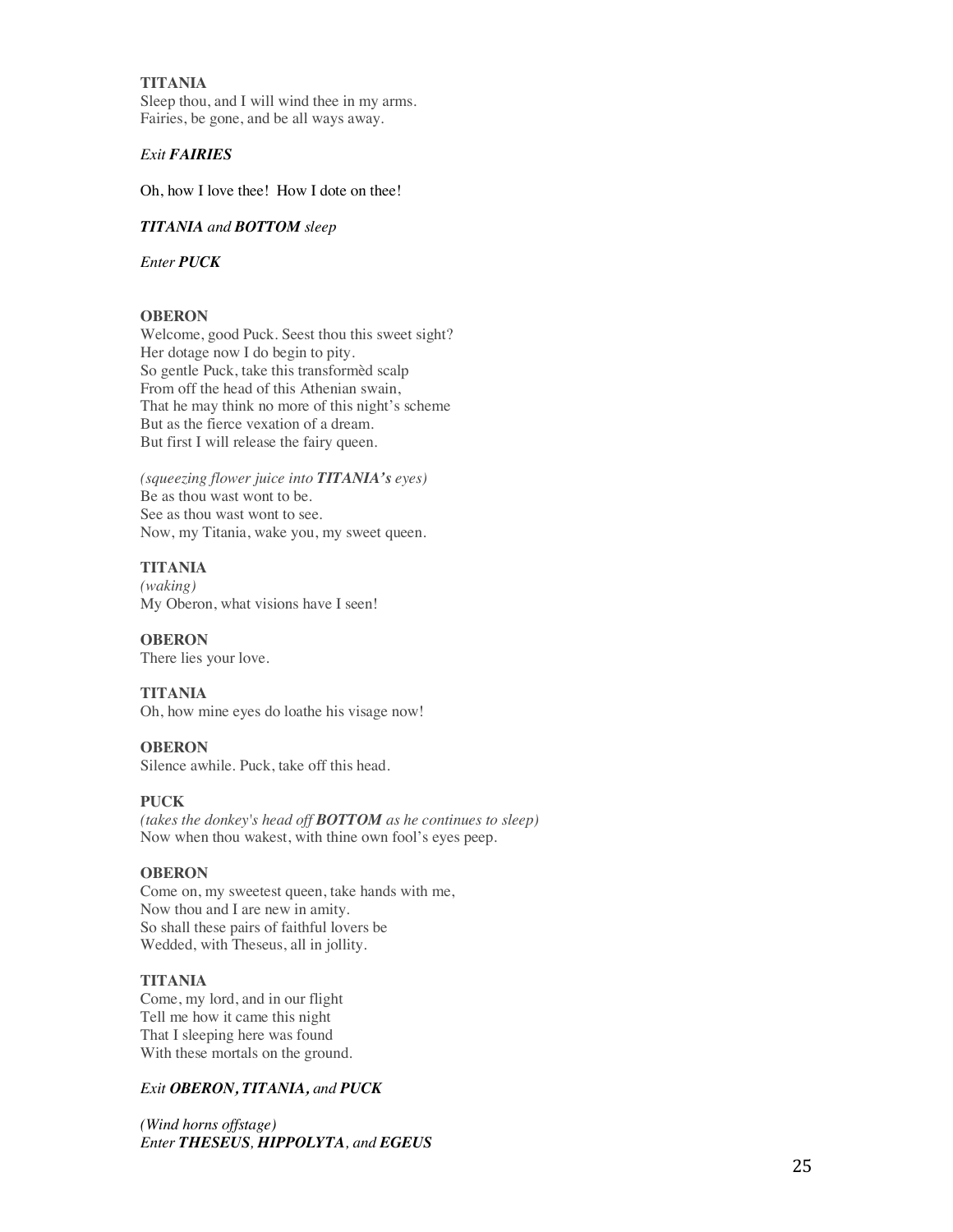### **THESEUS**

*(sees the four sleeping lovers)* But, soft! What nymphs are these?

## **EGEUS**

My lord, this is my daughter here asleep. And this, Lysander. This Demetrius is. And this Helena. I wonder of their being here together.

### **HIPPOLYTA**

No doubt they rose up early to observe The rite of May, and hearing our intent,

Came here in grace our solemnity. But speak, Egeus. Is not this the day That Hermia should give answer of her choice?

### **EGEUS**

It is, my lord.

*(THESEUS motions for EGEUS to wake the lovers. LYSANDER wakes, looks with love on HERMIA; DEMETRIUS wakes, looks with love on HELENA)*

### **THESEUS**

Good morrow, friends. Saint Valentine is past. I know you two are rival enemies: How comes this gentle concord in the world?

### **LYSANDER**

I cannot truly say how I came here; But, as I think, for truly would I speak, I came with Hermia hither: our intent Was to be gone from Athens, where we might, Without the peril of the Athenian law—

### **EGEUS**

Enough, enough, my lord; you have enough: I beg the law, the law, upon his head. They would have stolen away; they would, Demetrius, Thereby to have defeated you and me, You of your wife and me of my consent, Of my consent that she should be your wife.

### **DEMETRIUS**

My lord, fair Helen told me of their stealth; And I in fury hither follow'd them, Fair Helena in fancy following me. But by some power it is, my love to Hermia, Melted as the snow. The object and the pleasure of mine eye, Is only Helena. To her, my lord, Was I betroth'd ere I saw Hermia: Now I do wish it, love it, long for it, And will for evermore be true to it.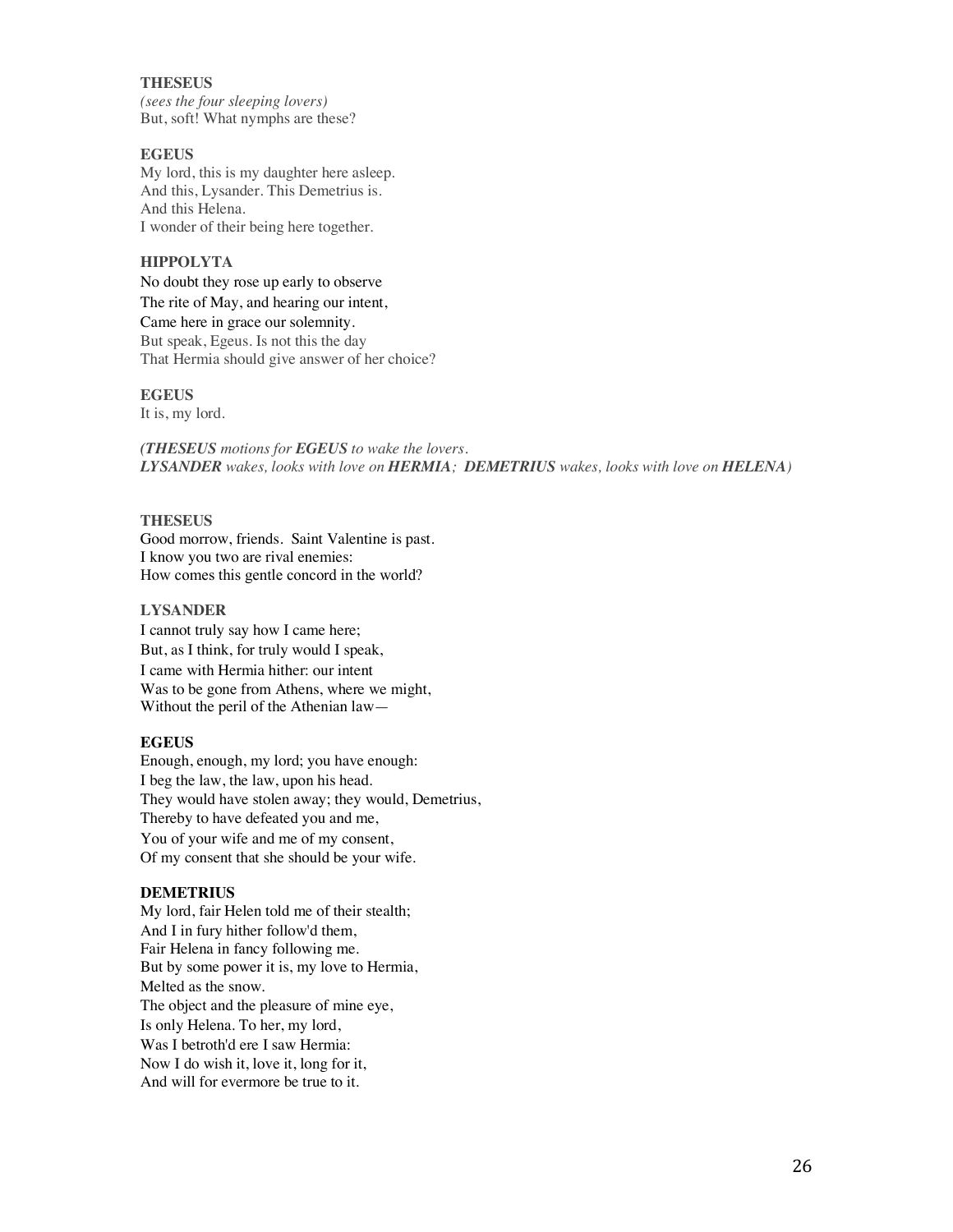**HIPPOLYTA** Fair lovers, you are fortunately met.

### **THESEUS**

Egeus, I will overbear your will; For in the temple by and by with us These couples shall eternally be knit.

## **HIPPOLYTA**

Away with us to Athens. Three and three, We'll hold a feast in great solemnity.

**THESEUS & HIPPOLYTA** Come.

### *Exit THESEUS, HIPPOLYTA, EGEUS*

### **DEMETRIUS**

It's sure we are awake? Do not you think The duke was here, and bid us follow him?

**HERMIA** Yea, and my father.

**HELENA** And Hippolyta.

**LYSANDER** And he did bid us follow to the temple.

## *Exit LYSANDER, DEMETRIUS, HELENA, and HERMIA*

## **BOTTOM**

*(waking)* I have had a most rare vision. I will get Peter Quince to write a ballad of this dream.

### *Enter QUINCE, FLUTE, SNOUT, and SNUG, not seeing BOTTOM*

### **SNOUT**

Masters, the duke is coming from the temple, and there are two or three lords and ladies to be married.

## **BOTTOM**

Where are these lads? Where are these hearts?

### **QUINCE**

Bottom! O most courageous day! O most happy hour! Let us hear, sweet Bottom.

### **BOTTOM**

All that I will tell you is that the duke hath dined. Meet presently at the palace. And most dear actors, eat no onions nor garlic, for we are to utter sweet breath. And I do not doubt but to hear them say, "It is a sweet comedy." Away!

*Exit ALL*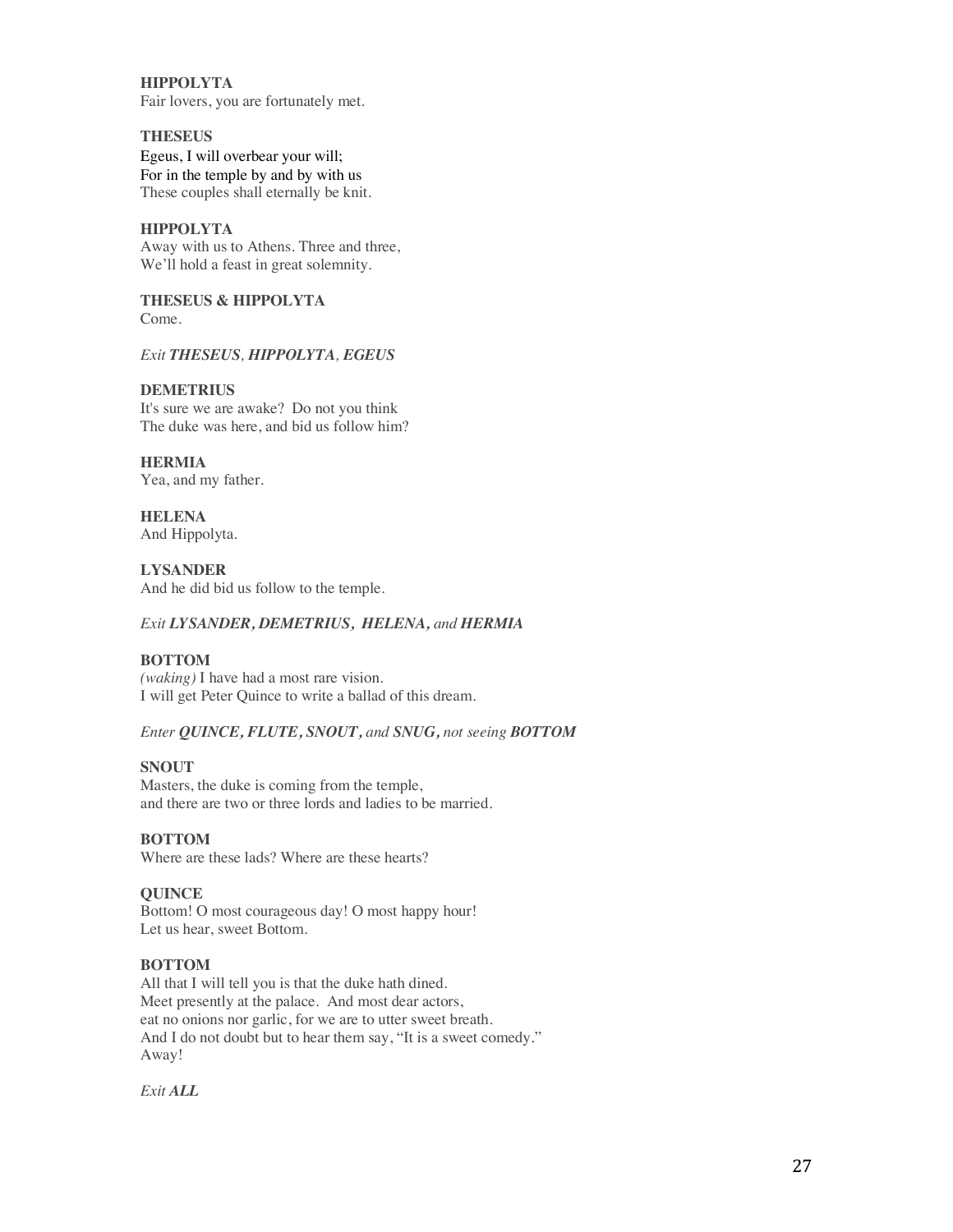### **ACT 5, SCENE 1**

### *Enter THESEUS, HIPPOLYTA*

## **HIPPOLYTA**

'Tis strange, my Theseus, that these lovers speak of.

## **THESEUS**

More strange than true. I never may believe These antique fables nor these fairy toys.

## **HIPPOLYTA**

But all the story of the night told over, And all their minds transfigured so together, More witnesseth than fancy's images And grows to something of great constancy; But, howsoever, strange and admirable. Here come the lovers, full of joy and mirth.

## *Enter LYSANDER, DEMETRIUS, HELENA, HERMIA, and EGEUS*

## **THESEUS**

Come now, what masques, what dances shall we have? What revels are in hand? Is there no play?

## *Enter QUINCE as PROLOGUE*

### **PROLOGUE** *(delivered by QUINCE)*

The actors are at hand, and by their show You shall know all that you are like to know.

## **THESEUS**

And we will hear it.

*Enter BOTTOM as PYRAMUS; FLUTE as THISBE; SNOUT as WALL and MOONSHINE; SNUG as LION.*

## **PROLOGUE** *(delivered by QUINCE)*

This man is Pyramus, if you would know. This beauteous lady Thisbe is certain. This man, with lime and roughcast, present Wall, And with his cap of gold is also Moon. This grisly beast, is "Lion" called by name.

### *Exit PROLOGUE, PYRAMUS, THISBE, LION, and WALL and MOONSHINE*

**WALL** *(played by SNOUT)* In this same interlude it doth befall That I, one Snout by name, present a wall. And this the cranny is, right and sinister, Through which the fearful lovers are to whisper.

### *Enter PYRAMUS*

**PYRAMUS** *(played by BOTTOM)* O grim-looked night! O night with hue so black! O night, which ever art when day is not! O night, O night! Alack, alack, alack, I fear my Thisbe's promise is forgot!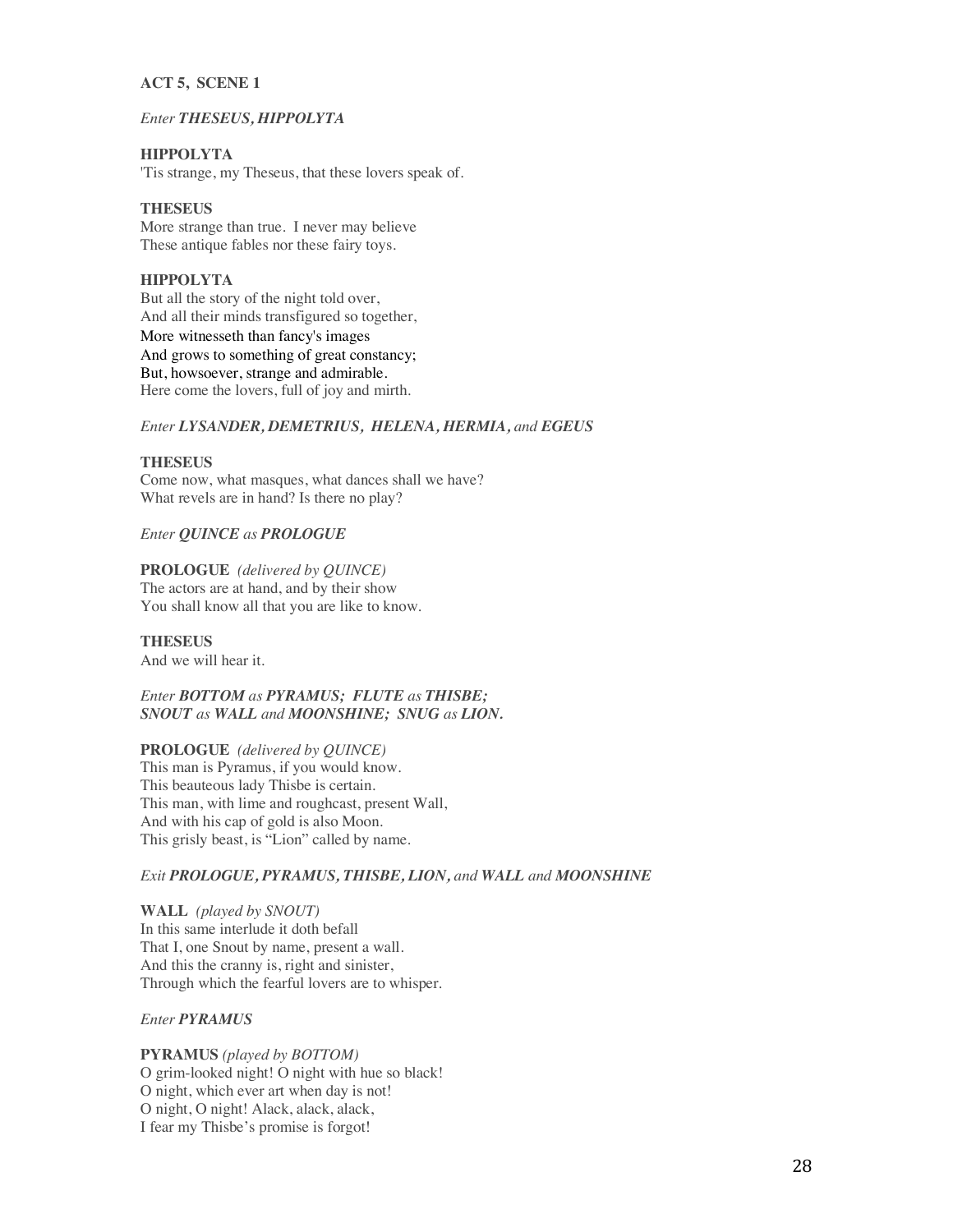### *Enter THISBE*

**THISBE** *(played by* FLUTE*)* O Wall, full often hast thou heard my moans, For parting my fair Pyramus and me!

## **PYRAMUS**

I see a voice. Now will I to the chink, To spy and I can hear my Thisbe's face. Thisbe?

## **THISBE**

My love thou art, my love, I think.

# **PYRAMUS**

Oh, kiss me through the hole of this vile wall!

### **THISBE** I kiss the wall's hole, not your lips at all.

**PYRAMUS** Wilt thou at Ninny's tomb meet me straightway?

**QUINCE** Ninus! Ninus!

**THISBE** Tide life, tide death, I come without delay.

## *Exit PYRAMUS and THISBE*

**WALL** Thus have I, Wall, my part dischargèd so. And, being done, thus Wall away doth go.

## *Exit WALL*

**HIPPOLYTA** This is the silliest stuff that ever I heard.

**THESEUS** Here come two noble beasts in, a man and a lion.

*Enter LION and MOONSHINE*

## **LION** *(played by SNUG)*

You, ladies, you whose gentle hearts do fear The smallest monstrous mouse that creeps on floor, May now perchance both quake and tremble here, When lion rough in wildest rage doth roar. *(ROARS)*

**MOONSHINE** *(SNOUT)* Myself the man i' th' moon do seem to be.

# **LYSANDER**

Proceed, Moon.

**DEMETRIUS** But silence! Here comes Thisbe.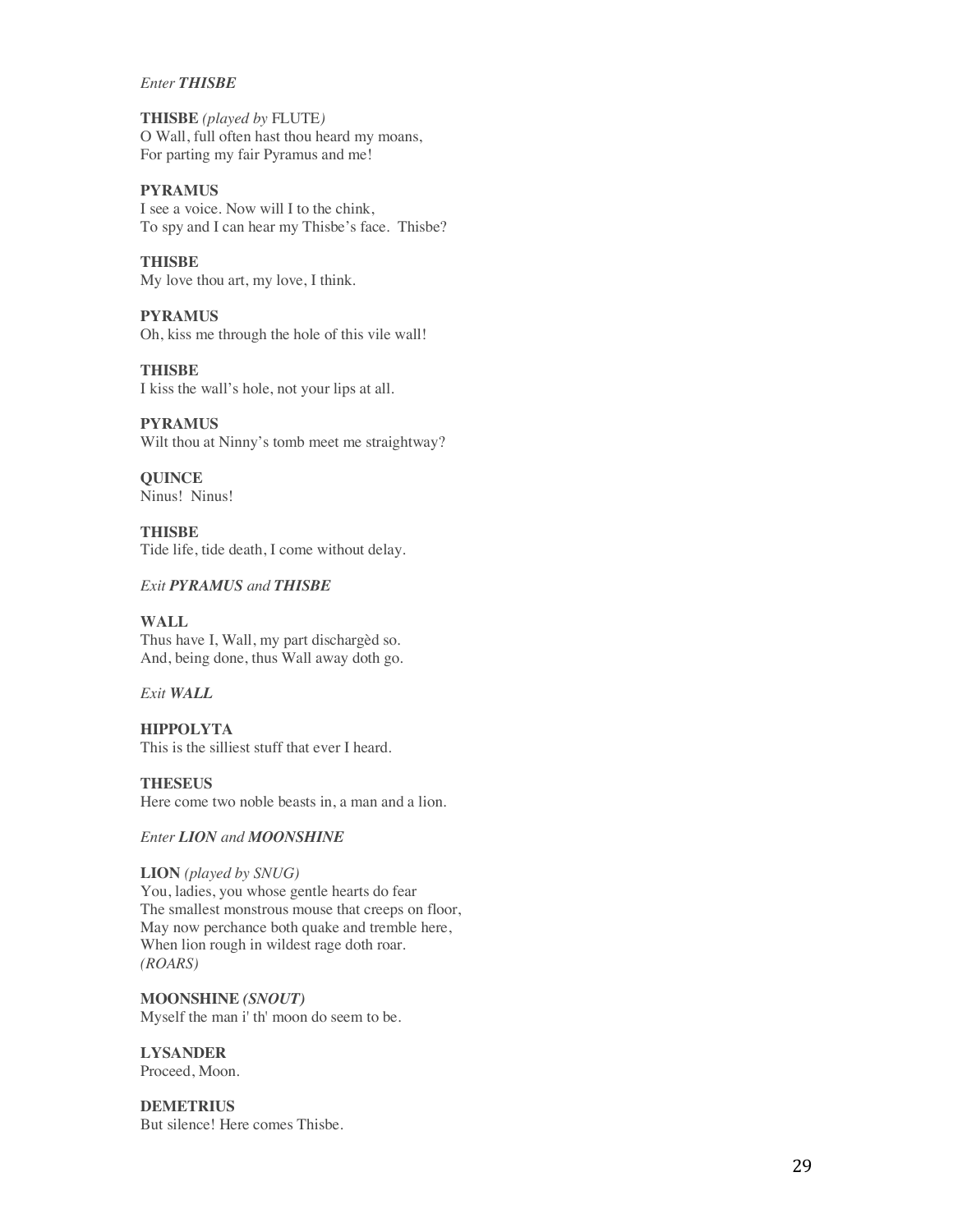### *Enter THISBE*

**THISBE** This is old Ninny's tomb. Where is my love?

**LION** *(ROARS)*

*THISBE runs off, dropping her mantle*

**DEMETRIUS** Well roared, Lion!

**THESEUS** Well run, Thisbe!

**HIPPOLYTA** Well shone, Moon! Truly, the moon shines with a good grace.

*LION picks up THISBE's mantle, bloodies it, then exits Enter PYRAMUS*

**DEMETRIUS** And then came Pyramus.

## **PYRAMUS**

*(seeing Thisbe's bloody mantle on the ground)* Eyes, do you see? How can it be? Thy mantle good. What, stained with blood? Come, tears, confound! Out, sword, and wound! Now am I dead. Now am I fled. Tongue, lose thy light. Moon, take thy flight.

*Exit MOONSHINE*

Now die, die, die, die, die. *(dies)*

**HIPPOLYTA** How chance Moonshine is gone before Thisbe comes back and finds her lover?

### **THESEUS**

She will find him by starlight. Here she comes.

**HIPPOLYTA** I hope she will be brief.

*Enter THISBE (seeing PYRAMUS dead)*

## **THISBE**

Asleep, my love? What, dead, my dove? O Pyramus, arise! Speak, speak. Quite dumb? Dead, dead? A tomb